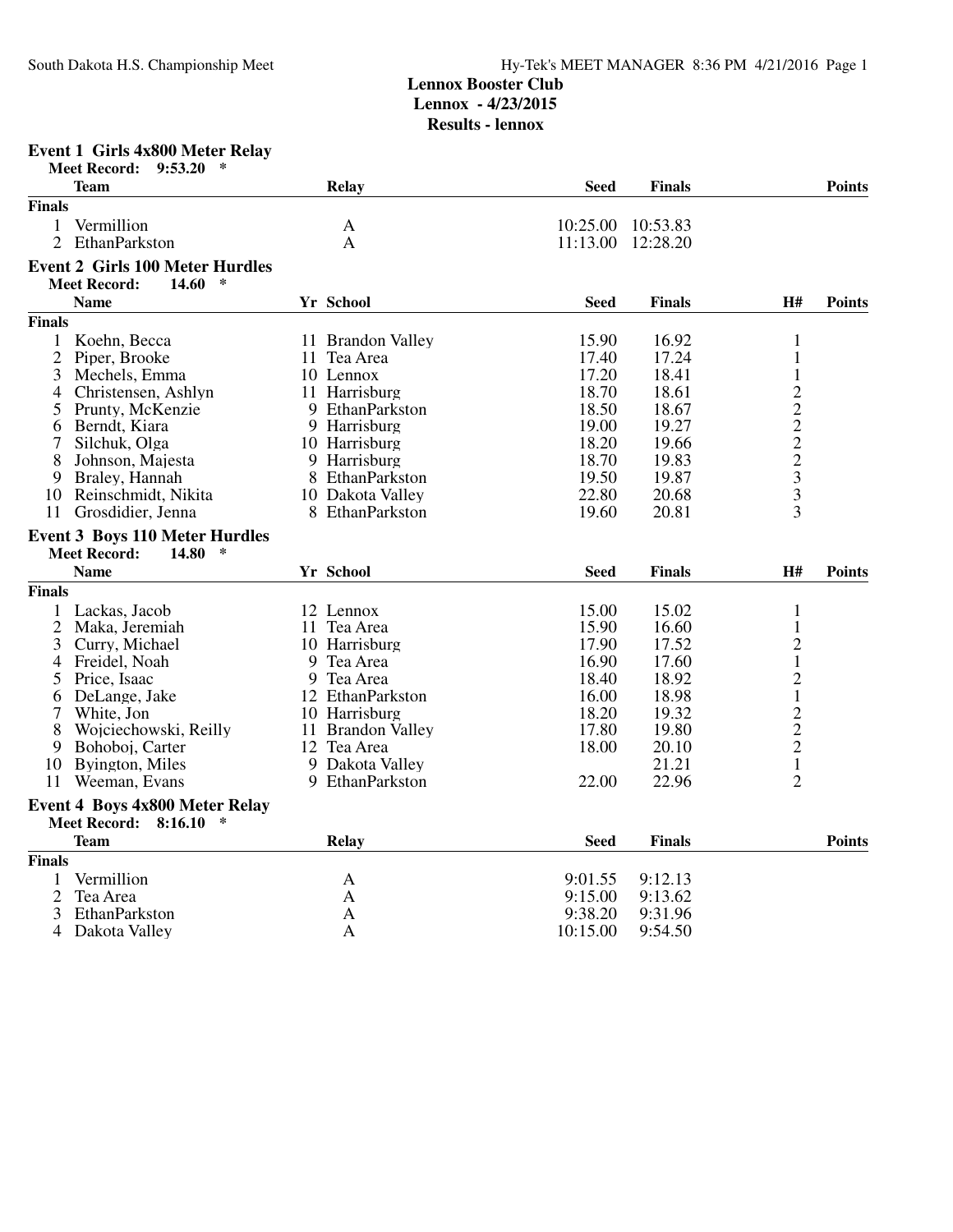# **Event 5 Girls 100 Meter Dash**<br>Meet Record: 12.30 \*

| $\ast$<br>12.30<br><b>Meet Record:</b> |                              |             |               |                          |               |
|----------------------------------------|------------------------------|-------------|---------------|--------------------------|---------------|
| <b>Name</b>                            | Yr School                    | <b>Seed</b> | <b>Finals</b> | H#                       | <b>Points</b> |
| <b>Finals</b>                          |                              |             |               |                          |               |
| 1<br>Wevik, Mikayla                    | 10 Tea Area                  | 12.06       | 12.68         | 1                        |               |
| 2<br>Schnabel, Kailee                  | 10 EthanParkston             | 12.89       | 12.70         | 1                        |               |
| 3<br>Strasser, Abbie                   | 11 Lennox                    | 12.80       | 12.83         | 1                        |               |
| 4<br>Patzwald, Desirae                 | 8 Tea Area                   | 13.90       | 13.24         |                          |               |
| 5<br>DeJager, Hannah                   | 9 Brandon Valley             | 13.50       | 13.46         | 1                        |               |
| Bosse, Aurora<br>6                     | 10 EthanParkston             | 13.10       | 13.92         | 1                        |               |
| 7<br>Okine, Rachel                     | 10 Dakota Valley             | 14.18       | 14.17         |                          |               |
| 8<br>Taylor, Sam                       |                              | 14.10       | 14.21         |                          |               |
| 9                                      | 9 Brandon Valley<br>8 Lennox | 14.20       | 14.44         | 2222324                  |               |
| Vlastuin, Maddie                       |                              |             |               |                          |               |
| 10 Fillipi, Rio                        | 8 Lennox                     | 14.10       | 14.46         |                          |               |
| 11<br>McCollam-Larson, Moira           | 12 Brandon Valley            | 14.20       | 14.51         |                          |               |
| 12<br>Timmerman, Amanda                | 10 Lennox                    | 14.60       | 14.60         |                          |               |
| 13<br>Weber, Taylor                    | 10 Vermillion                | 14.10       | 14.63         |                          |               |
| 14<br>Swick, Jade                      | 9 Dakota Valley              | 14.96       | 14.70         |                          |               |
| 15<br>Gabel, Morgan                    | 9 Harrisburg                 | 15.00       | 14.80         | $\overline{4}$           |               |
| 15<br>Grooms, Jules                    | 9 Dakota Valley              | 14.90       | 14.80         | 4                        |               |
| 15 Charrlin, Brookly                   | 9 Harrisburg                 | 14.90       | 14.80         | $\overline{\mathcal{L}}$ |               |
| 18 Minnaert, Brittley                  | 9 Tea Area                   | 14.06       | 14.89         | $\frac{2}{3}$            |               |
| 19 Peters, Riley                       | 9 Lennox                     | 14.80       | 15.00         |                          |               |
| 20<br>Meyers, Leah                     | 9 Dakota Valley              | 14.69       | 15.10         | $\overline{\mathbf{3}}$  |               |
| 20 Bialas, Jenna                       | 10 EthanParkston             | 15.10       | 15.10         | $\overline{\mathcal{A}}$ |               |
| 22 Mendoza, Amber                      | 9 Brandon Valley             | 14.20       | 15.31         |                          |               |
| 23 Perkins, Callie                     | 9 EthanParkston              | 14.50       | 15.40         | $\frac{2}{3}$ 5 5 5 5    |               |
| 23<br>DeWaal, Daniella                 | 11 Dakota Valley             | 15.62       | 15.40         |                          |               |
| 25<br>Wiese, Grace                     | 9 Dakota Valley              | 16.00       | 15.70         |                          |               |
| 26<br>Bruns, Jenna                     | 9 Lennox                     | 16.80       | 16.30         |                          |               |
| 27<br>Skrivan, Carrie                  | 10 Vermillion                | 16.10       | 16.50         | 5                        |               |
| <b>Event 6 Boys 100 Meter Dash</b>     |                              |             |               |                          |               |
| $10.60$ *<br><b>Meet Record:</b>       |                              |             |               |                          |               |
| <b>Name</b>                            | Yr School                    | <b>Seed</b> | <b>Finals</b> | H#                       | <b>Points</b> |
| <b>Finals</b>                          |                              |             |               |                          |               |
|                                        |                              |             |               |                          |               |
| Ludens, Bailey<br>1                    | 12 Lennox                    | 11.30       | 11.35         | 1                        |               |
| 2 Heien, Adam                          | 12 Tea Area                  | 11.70       | 11.75         |                          |               |
| 3<br>Janish, Tulsa                     | 10 EthanParkston             | 11.40       | 11.76         |                          |               |
| Oldenkamp, John<br>4                   | 12 Lennox                    | 11.80       | 11.95         | 1                        |               |
| 5<br>Schroeder, Bryce                  | 11 Dakota Valley             | 11.70       | 11.96         | $\mathbf{1}$             |               |
| 6 Svendsen, Nick                       | 11 Vermillion                | 11.90       | 11.99         | $\mathbf{1}$             |               |
| 7<br>Barley, Tailey                    | 12 Tea Area                  | 12.20       | 12.20         | $\frac{2}{1}$            |               |
| Pratt, Rylan<br>8.                     | 10 Vermillion                | 11.90       | 12.25         |                          |               |
| Headlee, Hunter<br>9                   | 10 Harrisburg                | 12.30       | 12.30         | $2223$<br>$2324$         |               |
| Barr, Logan<br>10                      | 11 Lennox                    | 12.30       | 12.34         |                          |               |
| 11<br>Van Zee, Cole                    | 8 EthanParkston              | 12.30       | 12.45         |                          |               |
| 12<br>Gillespie, Kevin                 | 10 Brandon Valley            | 12.50       | 12.50         |                          |               |
| 13<br>Maeschen, Spencer                | 11 EthanParkston             | 12.20       | 12.51         |                          |               |
| Gilbert, Ethan<br>14                   | 10 Lennox                    | 12.70       | 12.60         |                          |               |
| 14<br>Cox, Trevor                      | 9 Tea Area                   | 12.40       | 12.60         | 3                        |               |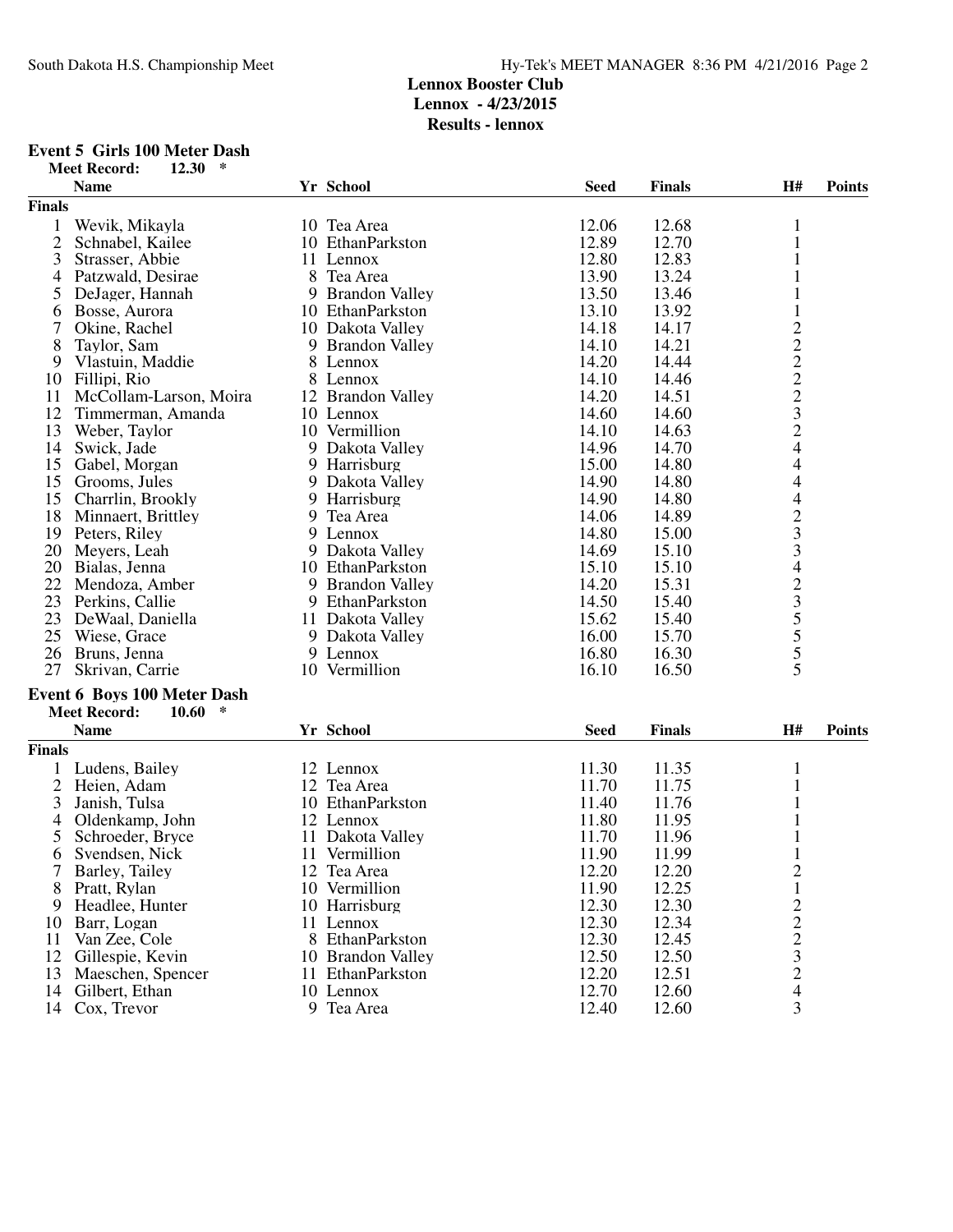### **Finals ... (Event 6 Boys 100 Meter Dash)**

|                | <b>Name</b>                                                                   | Yr School         | <b>Seed</b> | Finals        | H#                                    | <b>Points</b> |
|----------------|-------------------------------------------------------------------------------|-------------------|-------------|---------------|---------------------------------------|---------------|
| 16             | Jensen, Hayden                                                                | 9 Dakota Valley   | 12.63       | 12.63         | 3                                     |               |
| 17             | Ochsner, Nathan                                                               | 9 Tea Area        | 12.50       | 12.90         | 3                                     |               |
| 18             | Quamen, Joshua                                                                | 10 Tea Area       | 12.60       | 12.92         | $\frac{3}{1}$                         |               |
| 19             | Riley, Stauffer                                                               | 10 Harrisburg     | 12.00       | 12.94         |                                       |               |
| 20             | Baum, Wyatt                                                                   | 11 Brandon Valley | 12.40       | 13.00         | $\overline{\mathbf{3}}$               |               |
| 21             | Schenk, Karl                                                                  | 11 Dakota Valley  | 12.90       | 13.10         | $\overline{4}$                        |               |
| 22             | Wallenstein, Braedon                                                          | 11 Lennox         |             | 13.20         |                                       |               |
| 23             | Vinson, Clay                                                                  | 9 Lennox          |             | 13.30         |                                       |               |
| 24             | Carson, Aiden                                                                 | 9 Brandon Valley  | 13.20       | 13.40         | 465454                                |               |
| 24             | Erickson, Adam                                                                | 9 Harrisburg      | 12.70       | 13.40         |                                       |               |
| 24             | Frerichs, Reed                                                                | 11 Tea Area       | 13.30       | 13.40         |                                       |               |
| 27             | Pixler, Jayden                                                                | 9 Harrisburg      | 12.80       | 13.50         |                                       |               |
| 27             | Jones, Jordan                                                                 | 11 Brandon Valley | 12.80       | 13.50         | $\overline{\mathcal{L}}$              |               |
| 27             | VanHouten, Josh                                                               | 10 Lennox         | 13.60       | 13.50         | 6                                     |               |
| 30             | Ljunggren, Troy                                                               | 9 Tea Area        | 13.50       | 13.70         | 6                                     |               |
|                | 30 Herrera, Damian                                                            | 9 Dakota Valley   | 13.34       | 13.70         | $\begin{array}{c} 6 \\ 5 \end{array}$ |               |
| 32             | Wagner, Bradley Richard                                                       | 9 Dakota Valley   | 13.00       | 14.00         |                                       |               |
| 32             | Williams, Ray                                                                 | 9 Lennox          | 13.50       | 14.00         | 6                                     |               |
| 34             | Singh, Rohan                                                                  | 11 Brandon Valley | 12.70       | 14.70         | $rac{4}{5}$                           |               |
| 35             | Proel, Mason                                                                  | 9 Harrisburg      | 13.00       | 15.10         |                                       |               |
| 36             | Rausch, Jordan                                                                | 12 Tea Area       | 14.50       | 15.50         | 6                                     |               |
|                | <b>Event 7 Girls 4x200 Meter Relay</b><br><b>Meet Record:</b><br>1:48.40<br>∗ |                   |             |               |                                       |               |
|                | <b>Team</b>                                                                   | <b>Relay</b>      | <b>Seed</b> | <b>Finals</b> |                                       | <b>Points</b> |
| <b>Finals</b>  |                                                                               |                   |             |               |                                       |               |
|                | Vermillion                                                                    | $\mathbf{A}$      | 1:51.00     | 1:51.35       |                                       |               |
| $\overline{2}$ | Lennox                                                                        | A                 | 1:54.50     | 2:02.20       |                                       |               |
| 3              | Harrisburg                                                                    | A                 | 1:59.50     | 2:02.34       |                                       |               |
| $\overline{4}$ | Tea Area                                                                      | A                 | 1:57.00     | 2:04.62       |                                       |               |
| 5              | EthanParkston                                                                 | A                 | 2:05.00     | 2:06.72       |                                       |               |
| 6              | Dakota Valley                                                                 | A                 | 2:15.00     | 2:08.37       |                                       |               |
|                | <b>Event 8 Boys 4x200 Meter Relay</b><br><b>Meet Record:</b><br>$\ast$        |                   |             |               |                                       |               |
|                | 1:33.40<br><b>Team</b>                                                        | <b>Relay</b>      | <b>Seed</b> | <b>Finals</b> |                                       | <b>Points</b> |
| <b>Finals</b>  |                                                                               |                   |             |               |                                       |               |
|                |                                                                               |                   | 1:34.50     | 1:35.51       |                                       |               |
| $\overline{c}$ | Lennox<br>Dakota Valley                                                       | A<br>A            | 1:37.32     | 1:37.41       |                                       |               |
| 3              | Vermillion                                                                    | A                 | 1:36.30     | 1:39.79       |                                       |               |
| 4              | Tea Area                                                                      | A                 | 1:40.00     | 1:45.92       |                                       |               |
|                | Harrisburg                                                                    | A                 | 1:43.00     | 1:49.72       |                                       |               |
|                | EthanParkston                                                                 | A                 | 1:45.00     | DQ            |                                       |               |
|                |                                                                               |                   |             |               |                                       |               |
|                | <b>Event 9 Girls 1600 Meter Run</b>                                           |                   |             |               |                                       |               |
|                | <b>Meet Record: 5:14.70</b><br>$\ast$<br><b>Name</b>                          | Yr School         |             | <b>Finals</b> |                                       |               |
|                |                                                                               |                   | <b>Seed</b> |               |                                       | <b>Points</b> |
| <b>Finals</b>  |                                                                               |                   |             |               |                                       |               |
|                | 1 Lavin, Maddie                                                               | 10 Vermillion     | 5:28.68     | 5:35.04       |                                       |               |
|                | 2 Wickersham, Sydney                                                          | 8 EthanParkston   | 5:45.00     | 5:56.05       |                                       |               |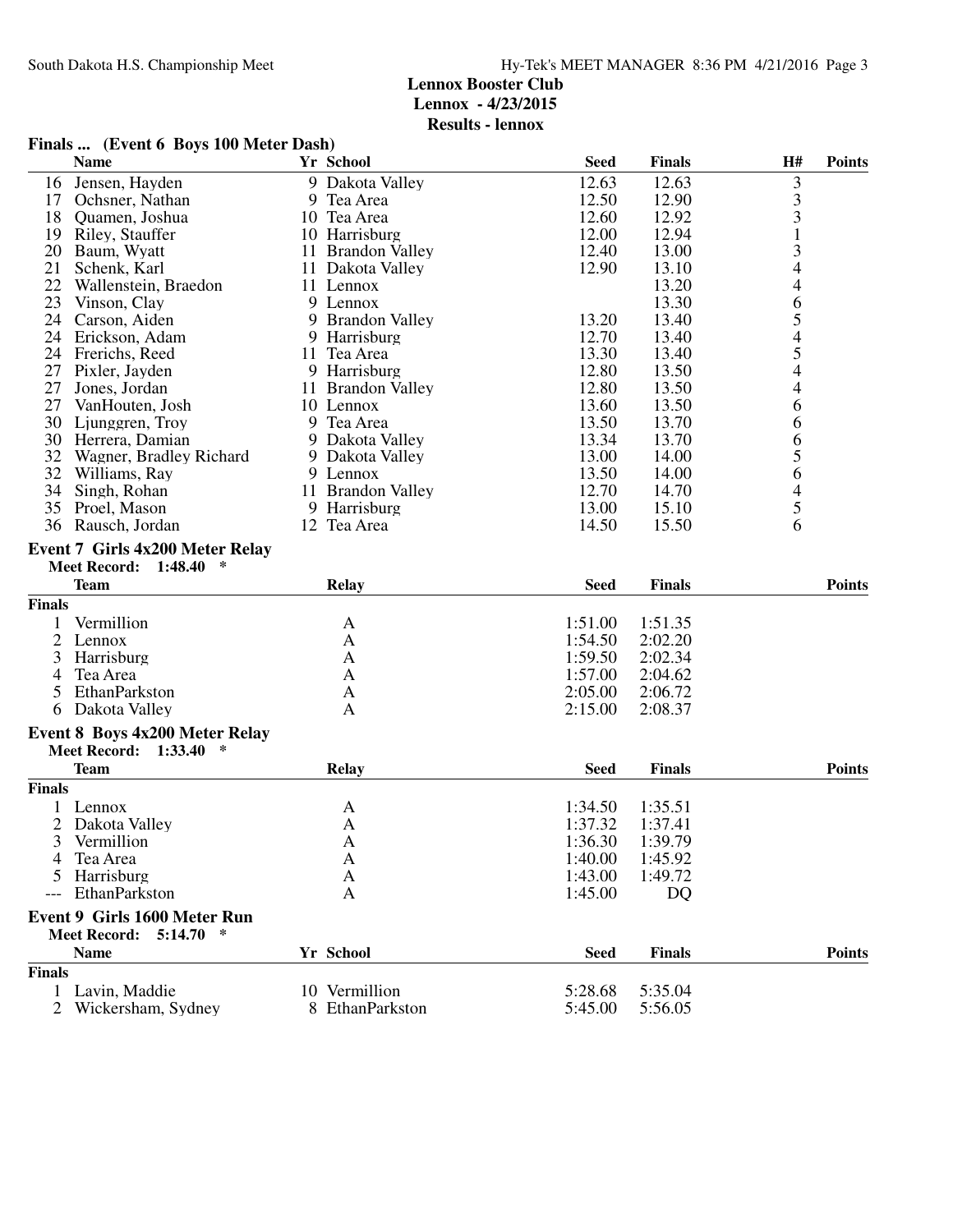|               | Finals  (Event 9 Girls 1600 Meter Run)            |   |                   |             |               |               |
|---------------|---------------------------------------------------|---|-------------------|-------------|---------------|---------------|
|               | <b>Name</b>                                       |   | Yr School         | <b>Seed</b> | <b>Finals</b> | <b>Points</b> |
| 3             | Whisler, Taryn                                    |   | 7 Vermillion      | 6:03.00     | 6:09.25       |               |
| 4             | Venhuizen, Alyssa                                 |   | 9 Tea Area        | 6:25.00     | 6:29.75       |               |
| 5             | Hohn, Callie                                      |   | 9 EthanParkston   | 6:20.00     | 6:32.18       |               |
| 6             | Okine, Erica                                      |   | 9 Dakota Valley   | 6:26.00     | 6:34.36       |               |
| 7             | Parker, Josie                                     |   | 10 Harrisburg     | 7:00.00     | 6:36.49       |               |
| 8             | Oberembt, Katherine                               |   | 9 EthanParkston   | 6:30.00     | 7:20.07       |               |
|               | <b>Event 10 Boys 1600 Meter Run</b>               |   |                   |             |               |               |
|               | <b>Meet Record: 4:26.10</b><br>$\ast$             |   |                   |             |               |               |
|               | <b>Name</b>                                       |   | Yr School         | <b>Seed</b> | <b>Finals</b> | <b>Points</b> |
| <b>Finals</b> |                                                   |   |                   |             |               |               |
|               | 1 Peters, Mitchell                                |   | 12 Lennox         | 4:47.00     | 5:03.05       |               |
| 2             | Dahlhoff, Ross                                    |   | 9 Vermillion      | 5:04.00     | 5:07.70       |               |
| 3             | Langbehn, Brendan                                 |   | 11 Lennox         | 4:55.00     | 5:11.45       |               |
| 4             | Eli, Nick                                         |   | 12 Lennox         | 5:13.00     | 5:12.57       |               |
| 5             | Wilson, Taden                                     |   | 10 Lennox         | 5:03.10     | 5:13.21       |               |
| 6             | Hohn, Tanner                                      |   | 10 EthanParkston  | 5:00.00     | 5:14.54       |               |
| 7             | Sorensen, Justin                                  |   | 9 Vermillion      | 4:59.00     | 5:15.04       |               |
| 8             | Murtha, Jonah                                     |   | 11 EthanParkston  | 5:00.00     | 5:15.36       |               |
| 9             | Heins, Peyton                                     |   | 10 Tea Area       | 5:25.00     | 5:33.98       |               |
| 10            | Phelps, Braden                                    |   | 12 Tea Area       | 5:15.00     | 5:35.28       |               |
| 11            | Landon, Jacob                                     |   | 12 Lennox         | 5:23.00     | 5:36.86       |               |
|               | 12 Fuerniss, Erik                                 |   | 10 EthanParkston  | 5:20.00     | 5:38.09       |               |
| 13            | Nustad, Tommy                                     |   | 9 Brandon Valley  | 5:40.00     | 5:40.37       |               |
| 14            | Berestyul, Roman                                  |   | 11 Brandon Valley | 5:43.00     | 5:40.84       |               |
| 15            | Hoffman, Wilson                                   |   | 9 Tea Area        | 5:30.00     | 5:42.92       |               |
| 16            | Jensen, Henry                                     |   | 9 Dakota Valley   | 5:29.26     | 5:45.29       |               |
| 17            | Jaw, Lin                                          |   | 10 Vermillion     | 5:25.00     | 5:45.39       |               |
| 18            | Laabs, Zach                                       |   | 9 Brandon Valley  | 5:46.00     | 5:50.00       |               |
| 19            | Midland, Josh                                     |   | 10 Dakota Valley  | 5:42.18     | 5:51.75       |               |
| 20            | Sandal, Parker                                    |   | 8 Lennox          | 5:45.00     | 5:51.99       |               |
| 21            | Kistner, Mitchell                                 |   | 9 Dakota Valley   | 5:49.23     | 5:52.90       |               |
| 22            | Rausch, Cole                                      |   | 9 Tea Area        | 5:44.00     | 5:53.91       |               |
| 23            | St. John, Darius                                  | 9 | Tea Area          | 6:00.00     | 5:54.94       |               |
| 24            | Smith, Landon                                     |   | 9 Vermillion      | 5:35.00     | 5:59.30       |               |
| 25            | Johnson, Anthony                                  |   | 11 Tea Area       | 5:52.00     | 6:04.27       |               |
| 26            | Ortmeier, Dylan                                   |   | 9 Tea Area        | 6:25.00     | 6:37.10       |               |
| 27            | Hornstra, Brett                                   |   | 9 Tea Area        | 6:35.00     | 7:07.25       |               |
|               | <b>Event 11 Girls 4x100 Meter Relay</b><br>$\ast$ |   |                   |             |               |               |
|               | <b>Meet Record:</b><br>51.30<br><b>Team</b>       |   | <b>Relay</b>      | <b>Seed</b> | <b>Finals</b> | <b>Points</b> |
| <b>Finals</b> |                                                   |   |                   |             |               |               |
| 1             | Vermillion                                        |   |                   | 51.90       | 52.67         |               |
| 2             | Tea Area                                          |   | A<br>A            | 52.40       | 53.10         |               |
| 3             | Lennox                                            |   | A                 | 53.00       | 54.02         |               |
| 4             | Harrisburg                                        |   |                   | 58.20       | 57.77         |               |
| 5             | Dakota Valley                                     |   | A                 | 57.90       | 58.68         |               |
| ---           | EthanParkston                                     |   | A<br>A            | 53.00       | DQ            |               |
|               |                                                   |   |                   |             |               |               |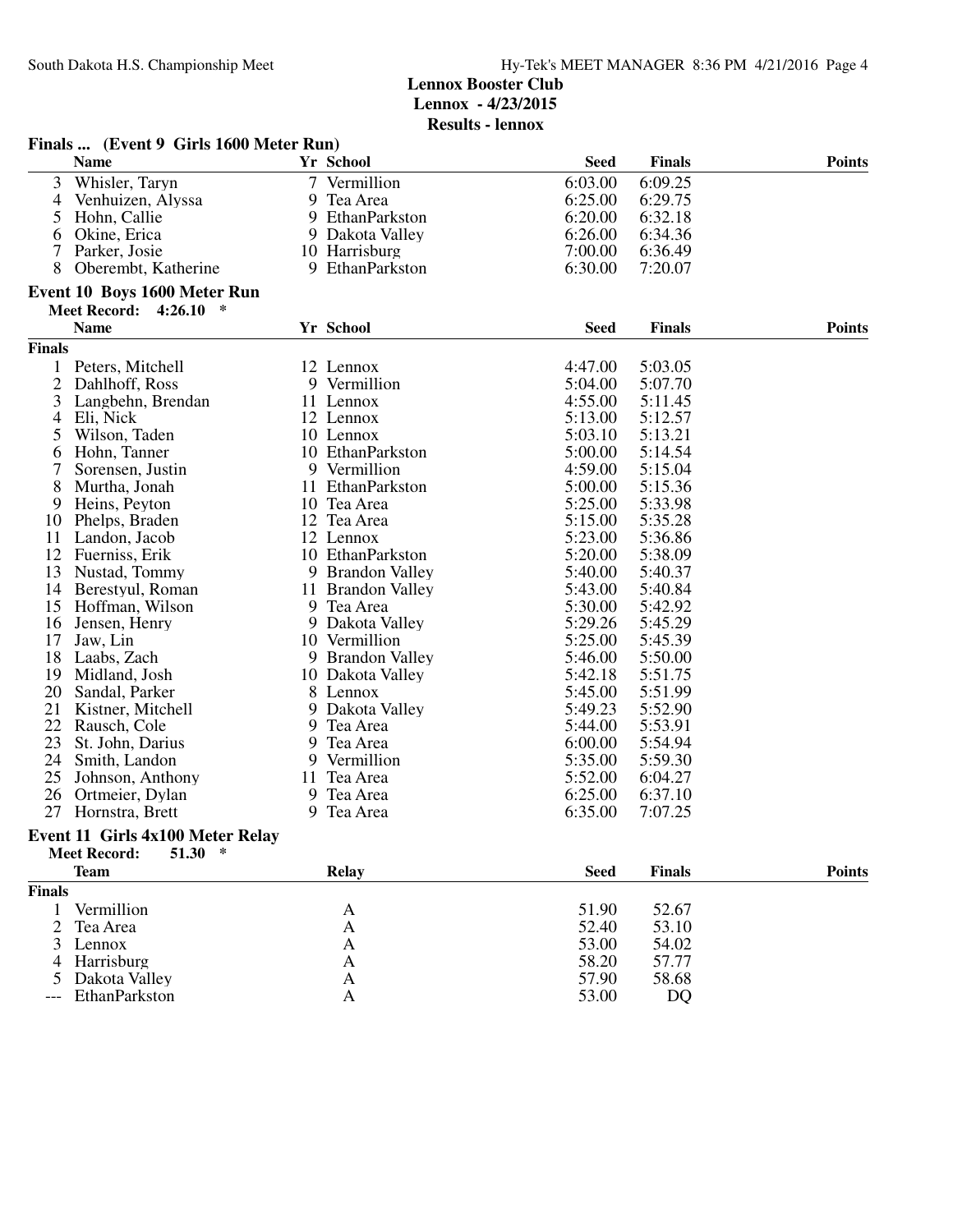#### **Event 12 Boys 4x100 Meter Relay**

|                | <b>Meet Record:</b><br>$\ast$<br>43.80 |   |                                   |             |               |                         |               |
|----------------|----------------------------------------|---|-----------------------------------|-------------|---------------|-------------------------|---------------|
|                | <b>Team</b>                            |   | <b>Relay</b>                      | <b>Seed</b> | <b>Finals</b> |                         | <b>Points</b> |
| <b>Finals</b>  |                                        |   |                                   |             |               |                         |               |
| $\mathbf{1}$   | Lennox                                 |   | A                                 | 45.50       | 46.10         |                         |               |
| 2              | EthanParkston                          |   | A                                 | 45.50       | 47.83         |                         |               |
| 3              | Dakota Valley                          |   | A                                 | 46.15       | 48.52         |                         |               |
| 4              | Lennox                                 |   | $\mathbf B$                       |             | 50.11         |                         |               |
| 5              | Harrisburg                             |   | A                                 | 48.00       | 51.92         |                         |               |
| 6              | Tea Area                               |   | A                                 | 51.00       | 52.65         |                         |               |
| 7              | <b>Brandon Valley</b>                  |   | A                                 | 48.50       | 54.80         |                         |               |
|                | <b>Event 13 Girls 400 Meter Dash</b>   |   |                                   |             |               |                         |               |
|                | <b>Meet Record:</b><br>∗<br>57.40      |   |                                   |             |               |                         |               |
|                | <b>Name</b>                            |   | Yr School                         | <b>Seed</b> | <b>Finals</b> | H#                      | <b>Points</b> |
| <b>Finals</b>  |                                        |   |                                   |             |               |                         |               |
| 1              | Nesheim, Patience                      |   | 9 EthanParkston                   | 1:00.00     | 1:02.33       | $\mathbf{1}$            |               |
| $\overline{c}$ | Brady, Rachel                          |   | 9 Vermillion                      | 1:04.50     | 1:05.20       | $\mathbf{1}$            |               |
| 3              | Schnabel, Kailee                       |   | 10 EthanParkston                  | 1:00.00     | 1:05.61       | $\mathbf{1}$            |               |
| 4              | Rasmussen, Anna                        |   | 11 Dakota Valley                  | 1:04.20     | 1:06.13       | $\mathbf{1}$            |               |
| 5              | Kost, Katie                            |   | 12 Vermillion                     | 1:03.20     | 1:06.23       |                         |               |
| 6              | Schmitt, Cayley                        |   | 12 Tea Area                       | 1:05.00     | 1:06.29       | $\mathbf{1}$            |               |
| 7              | Fillipi, Rio                           | 8 | Lennox                            | 1:07.30     | 1:09.44       |                         |               |
| 8              | Mouw, Sydney                           | 9 | Tea Area                          | 1:07.00     | 1:09.66       | $2223$<br>$233$<br>$33$ |               |
| 9              | Hackemer, Anna                         |   | 12 Vermillion                     | 1:08.00     | 1:10.19       |                         |               |
| 10             | Koble, MaKenna                         |   | 11 Vermillion                     | 1:10.00     | 1:11.87       |                         |               |
| 11             | Lingemann, Alexis                      |   | 7 EthanParkston                   | 1:09.00     | 1:13.49       |                         |               |
| 12             | Mikkelson, Melissa                     |   | 10 Vermillion                     | 1:10.00     | 1:13.52       |                         |               |
| 13             | Bertram, Addison                       |   | 8 EthanParkston                   | 1:10.00     | 1:16.94       |                         |               |
| 14             | Druecker, Casey                        |   | 11 Vermillion                     | 1:12.00     | 1:17.36       | $\overline{\mathbf{3}}$ |               |
| 15             | Daniels, Dawson                        |   | 11 Vermillion                     | 1:15.00     | 1:27.57       | 3                       |               |
|                | <b>Event 14 Boys 400 Meter Dash</b>    |   |                                   |             |               |                         |               |
|                | <b>Meet Record:</b><br>49.40<br>*      |   |                                   |             |               |                         |               |
|                | <b>Name</b>                            |   | Yr School                         | <b>Seed</b> | <b>Finals</b> | H#                      | <b>Points</b> |
| <b>Finals</b>  |                                        |   |                                   |             |               |                         |               |
|                |                                        |   |                                   | 52.30       | 53.02         |                         |               |
| 1              | Klasi, Ethan                           |   | 12 Dakota Valley<br>12 Vermillion |             |               | $\mathbf{1}$            |               |
| 2              | Rosales, Jonathan                      |   |                                   | 53.20       | 54.89         | $\mathbf{1}$            |               |
| 3              | Nikkel, Tommy                          |   | 7 Vermillion                      | 57.00       | 56.43         | $\overline{\mathbf{c}}$ |               |
| $\overline{4}$ | Prescott, Josh                         |   | 10 Vermillion                     | 55.00       | 57.33         | $\,1$                   |               |
| 5              | Slykhuis, Carter                       | 9 | Tea Area                          | 55.00       | 58.18         | $\mathbf{1}$            |               |
| 6              | Wilson, Taden                          |   | 10 Lennox                         |             | 58.61         | 3                       |               |
| 7              | Murtha, Tucker                         |   | 10 EthanParkston                  | 57.00       | 58.66         | $\overline{\mathbf{c}}$ |               |
| 8              | Maeschen, Spencer                      |   | 11 EthanParkston                  | 56.00       | 58.78         | $\mathbf{1}$            |               |
| 9              | Wagner, Holden                         |   | 9 Lennox                          | 59.50       | 1:00.43       |                         |               |
| 10             | Jensen, Hayden                         |   | 9 Dakota Valley                   | 58.00       | 1:01.05       | $\frac{2}{3}$           |               |
| 11             | VanHouten, Josh                        |   | 10 Lennox                         | 59.80       | 1:01.21       |                         |               |
| 12             | Zolnowsky, AJ                          |   | 12 EthanParkston                  | 56.00       | 1:01.44       | $\mathbf{1}$            |               |
| 13             | VanTol, Wyatt                          |   | 9 Tea Area                        | 59.00       | 1:01.44       | $\frac{2}{3}$           |               |
| 14             | Ljunggren, Troy                        |   | 9 Tea Area                        | 1:02.00     | 1:04.08       |                         |               |
| 15             | Van Zee, Cole                          |   | 8 EthanParkston                   | 57.00       | 1:04.50       | $\overline{2}$          |               |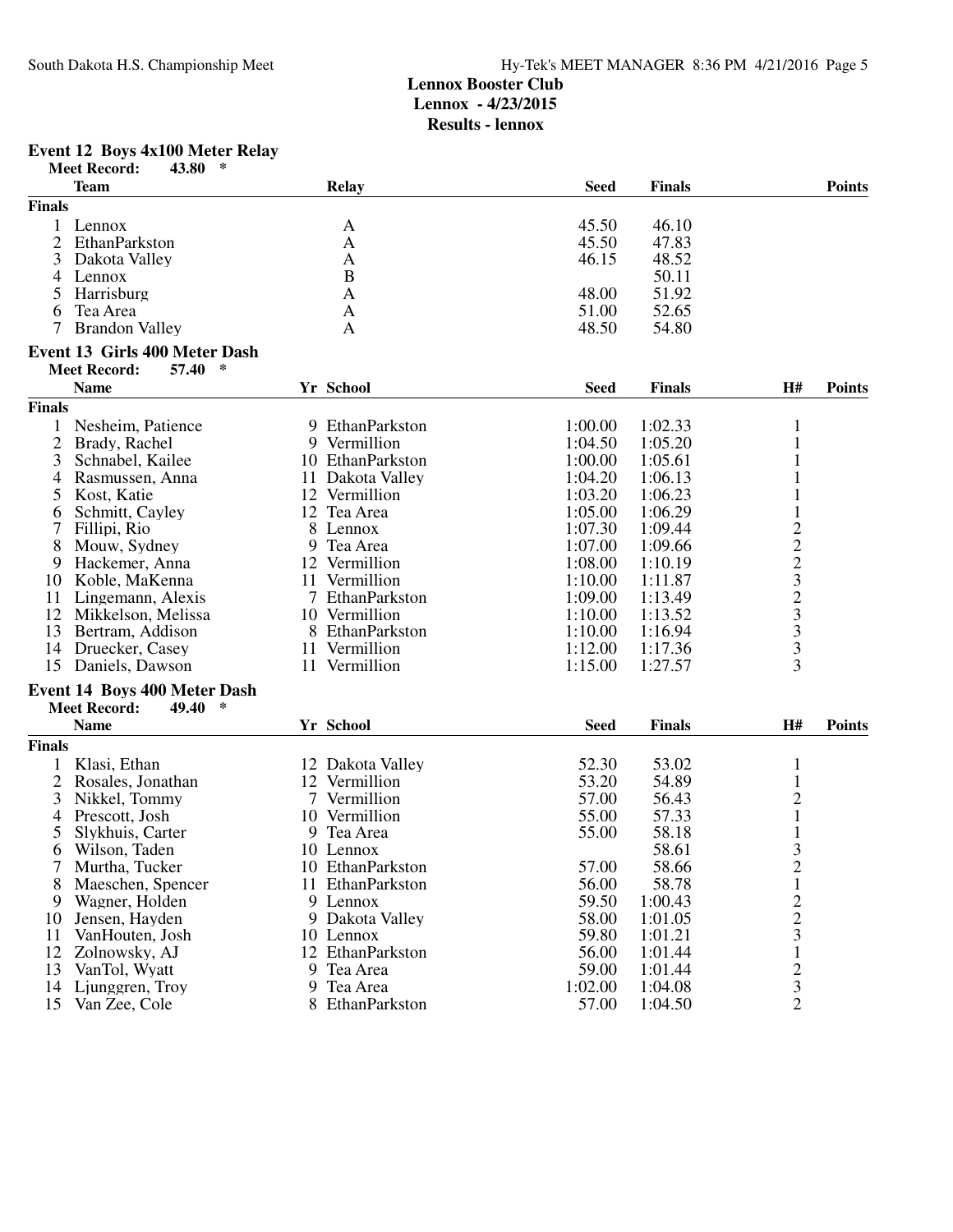|                | Finals  (Event 14 Boys 400 Meter Dash)           |     |                   |                   |                   |                                            |               |
|----------------|--------------------------------------------------|-----|-------------------|-------------------|-------------------|--------------------------------------------|---------------|
|                | <b>Name</b>                                      |     | Yr School         | <b>Seed</b>       | <b>Finals</b>     | H#                                         | <b>Points</b> |
| 16             | Wragge, Isaac                                    |     | 9 Dakota Valley   | 1:03.00           | 1:04.96           |                                            |               |
| 17             | O'Neill, Devin                                   |     | 10 Vermillion     | 1:10.00           | 1:05.93           | $\frac{3}{3}$                              |               |
|                | <b>Event 15 Girls 300 Meter Hurdles</b>          |     |                   |                   |                   |                                            |               |
|                | $\ast$<br>45.40<br><b>Meet Record:</b>           |     |                   |                   |                   |                                            |               |
|                | <b>Name</b>                                      |     | Yr School         | <b>Seed</b>       | <b>Finals</b>     | H#                                         | <b>Points</b> |
| <b>Finals</b>  |                                                  |     |                   |                   |                   |                                            |               |
| 1              | Bohan, Sara                                      |     | 12 Dakota Valley  | 49.50             | 48.48             | 1                                          |               |
| 2              | Prunty, McKenzie                                 |     | 9 EthanParkston   | 51.50             | 52.32             | 1                                          |               |
| 3              | Mechels, Emma                                    |     | 10 Lennox         | 52.20             | 52.58             | 1                                          |               |
| 4              | Hawkins, Rachel                                  | 11. | EthanParkston     | 54.00             | 53.32             | 1                                          |               |
| 5              | Piper, Brooke                                    | 11  | Tea Area          | 52.00             | 53.50             | $\mathbf{1}$                               |               |
| 6              | Berndt, Kiara                                    |     | 9 Harrisburg      | 52.50             | 54.26             | $\mathbf{1}$                               |               |
| 7              | Johnson, Majesta                                 |     | 9 Harrisburg      | 56.00             | 56.98             |                                            |               |
| 8              | Grosdidier, Jenna                                |     | 8 EthanParkston   | 58.00             | 58.32             |                                            |               |
| 9              | Carlson, Hope                                    |     | 10 Dakota Valley  | 57.88             | 59.07             |                                            |               |
| 10             | Braley, Hannah                                   |     | 8 EthanParkston   | 56.00             | 1:00.17           | $\begin{array}{c} 2 \\ 2 \\ 2 \end{array}$ |               |
|                |                                                  |     |                   |                   |                   |                                            |               |
|                | <b>Event 16 Boys 300 Meter Hurdles</b><br>$\ast$ |     |                   |                   |                   |                                            |               |
|                | <b>Meet Record:</b><br><b>39.40</b>              |     | <b>Yr School</b>  |                   |                   |                                            |               |
|                | <b>Name</b>                                      |     |                   | <b>Seed</b>       | <b>Finals</b>     | H#                                         | <b>Points</b> |
| <b>Finals</b>  |                                                  |     |                   |                   |                   |                                            |               |
| 1              | Lackas, Jacob                                    |     | 12 Lennox         | 41.30             | 42.58             | $\mathbf{1}$                               |               |
| $\overline{2}$ | Gilbert, Ethan                                   |     | 10 Lennox         | 45.00             | 44.52             | 1                                          |               |
| 3              | Maka, Jeremiah                                   |     | 11 Tea Area       | 44.20             | 44.74             | $\mathbf{1}$                               |               |
| 4              | Freidel, Noah                                    |     | 9 Tea Area        | 44.80             | 45.96             | $\mathbf{1}$                               |               |
| 5              | Bohoboj, Carter                                  |     | 12 Tea Area       | 46.00             | 46.41             | $2223$<br>$2323$                           |               |
| 6              | Cox, Trevor                                      |     | 9 Tea Area        | 48.00             | 48.13             |                                            |               |
| 7              | Wojciechowski, Reilly                            |     | 11 Brandon Valley | 46.00             | 48.28             |                                            |               |
| 8              | White, Jon                                       |     | 10 Harrisburg     | 49.20             | 48.79             |                                            |               |
| 9              | Price, Isaac                                     |     | 9 Tea Area        | 48.00             | 49.25             |                                            |               |
| 10             | Fuller, Brooks                                   |     | 10 Harrisburg     | 48.60             | 51.11             |                                            |               |
| 11<br>12       | Weeman, Evans                                    |     | 9 EthanParkston   | 54.00<br>53:09.00 | 56.03<br>56.82    | 3                                          |               |
|                | Byington, Miles                                  |     | 9 Dakota Valley   |                   |                   |                                            |               |
|                | <b>Event 17 Girls 1600 Sprint Medley</b>         |     |                   |                   |                   |                                            |               |
|                | <b>Meet Record:</b><br>4:27.60<br>$\ast$         |     |                   |                   |                   |                                            |               |
|                | <b>Team</b>                                      |     | <b>Relay</b>      | <b>Seed</b>       | <b>Finals</b>     |                                            | <b>Points</b> |
| <b>Finals</b>  |                                                  |     |                   |                   |                   |                                            |               |
|                | Vermillion                                       |     | A                 | 4:25.40           | 4:25.29<br>$\ast$ |                                            |               |
| 2              | Lennox                                           |     | A                 | 4:45.00           | 4:42.92           |                                            |               |
| 3              | Tea Area                                         |     | A                 | 5:00.00           | 5:03.31           |                                            |               |
| 4              | Harrisburg                                       |     | A                 | 5:10.00           | 5:04.90           |                                            |               |
| 5              | EthanParkston                                    |     | A                 | 5:05.00           | 5:21.82           |                                            |               |
|                | <b>Event 18 Boys 1600 Sprint Medley</b>          |     |                   |                   |                   |                                            |               |
|                | <b>Meet Record: 3:41.20</b>                      |     |                   |                   |                   |                                            |               |
|                | <b>Team</b>                                      |     | <b>Relay</b>      | <b>Seed</b>       | <b>Finals</b>     |                                            | <b>Points</b> |
| <b>Finals</b>  |                                                  |     |                   |                   |                   |                                            |               |
|                | Tea Area                                         |     | A                 | 3:55.00           | 3:55.18           |                                            |               |
| 2              | Dakota Valley                                    |     | $\mathbf{A}$      | 4:01.00           | 3:55.20           |                                            |               |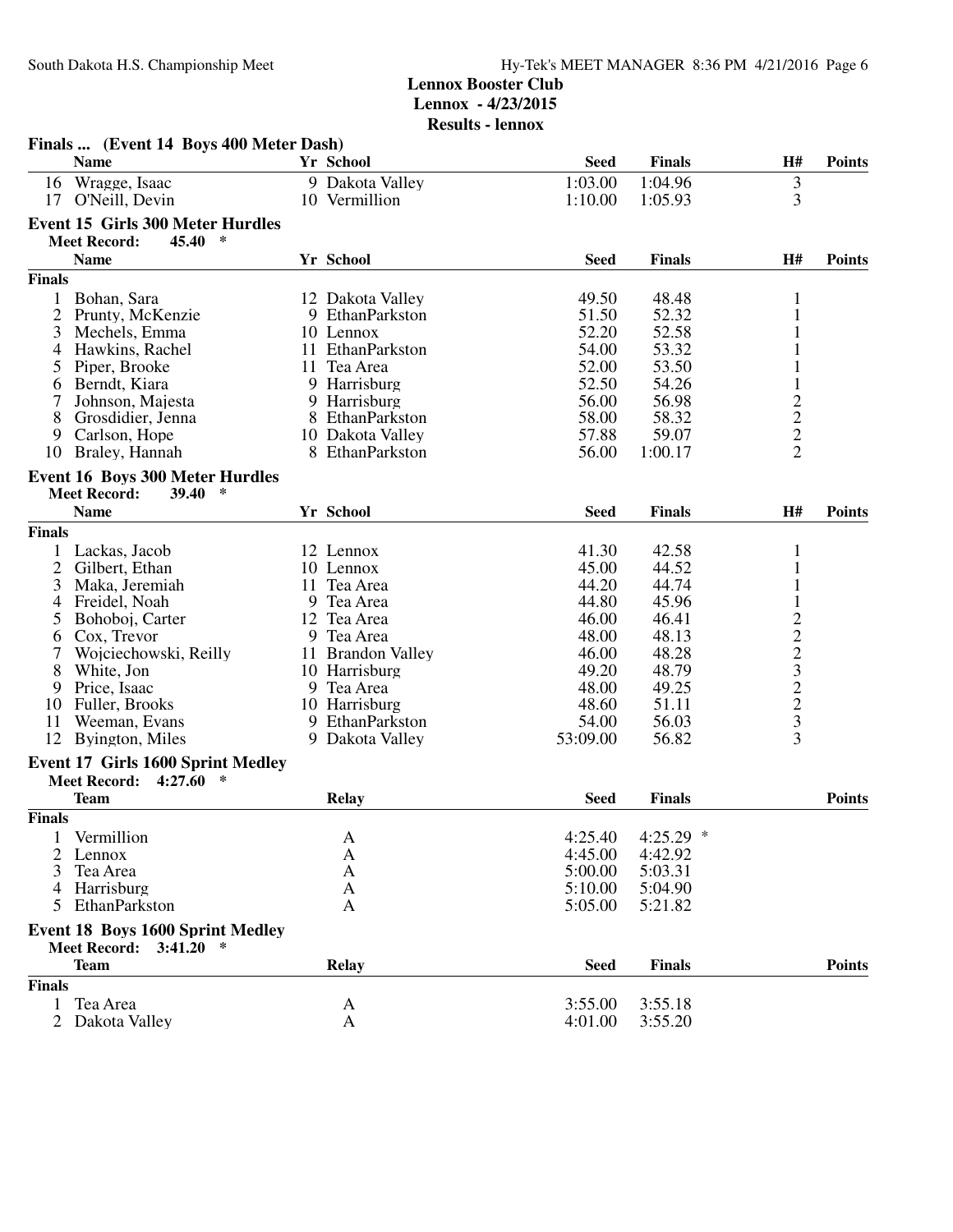**Results - lennox**

|                | Finals  (Event 18 Boys 1600 Sprint Medley) |    |                       |             |               |               |
|----------------|--------------------------------------------|----|-----------------------|-------------|---------------|---------------|
|                | <b>Team</b>                                |    | Relay                 | <b>Seed</b> | <b>Finals</b> | <b>Points</b> |
| 3              | Vermillion                                 |    | A                     | 3:55.00     | 4:07.64       |               |
| 4              | Lennox                                     |    | A                     | 3:59.90     | 4:08.15       |               |
| 5              | EthanParkston                              |    | A                     | 4:12.00     | 4:27.29       |               |
|                | <b>Event 19 Girls 800 Meter Run</b>        |    |                       |             |               |               |
|                | $\ast$<br><b>Meet Record:</b><br>2:24.40   |    |                       |             |               |               |
|                | <b>Name</b>                                |    | Yr School             | <b>Seed</b> | <b>Finals</b> | <b>Points</b> |
|                |                                            |    |                       |             |               |               |
| <b>Finals</b>  |                                            |    |                       |             |               |               |
| 1              | Ihen, Isabel                               |    | 8 Lennox              | 2:40.00     | 2:36.77       |               |
| $\overline{2}$ | Wickersham, Sydney                         |    | 8 EthanParkston       | 2:35.00     | 2:39.69       |               |
| 3              | Nesheim, Patience                          |    | 9 EthanParkston       | 2:27.00     | 2:39.98       |               |
| 4              | Mechels, Lilly                             |    | 8 Lennox              | 2:48.00     | 2:47.23       |               |
| 5              | Mouw, Sydney                               |    | 9 Tea Area            | 2:45.00     | 2:48.90       |               |
| 6              | Endres, Jessica                            |    | 10 EthanParkston      | 2:42.00     | 2:49.01       |               |
|                | Pederson, Sadie                            |    | 7 Vermillion          | 2:49.00     | 2:49.26       |               |
| 8              | Tekrony, Marlie                            |    | 9 Brandon Valley      | 2:37.00     | 2:50.50       |               |
| 9              | Bowar, Grace                               |    | 9 Brandon Valley      | 2:36.00     | 2:52.05       |               |
| 10             | Hennies, Tegan                             |    | 9 Dakota Valley       | 2:50.00     | 2:56.18       |               |
| 11             | Druecker, Casey                            |    | 11 Vermillion         | 2:55.00     | 3:07.27       |               |
|                | 12 Parker, Josie                           |    | 10 Harrisburg         | 2:57.00     | 3:11.76       |               |
| 13             | Daniels, Dawson                            |    | 11 Vermillion         | 3:10.00     | 3:34.08       |               |
|                | Event 20 Boys 800 Meter Run                |    |                       |             |               |               |
|                | <b>Meet Record:</b><br>1:59.90<br>$\ast$   |    |                       |             |               |               |
|                | <b>Name</b>                                |    | Yr School             | <b>Seed</b> | <b>Finals</b> | <b>Points</b> |
| <b>Finals</b>  |                                            |    |                       |             |               |               |
|                | Peters, Mitchell                           |    | 12 Lennox             | 2:11.00     | 2:11.20       |               |
| 2              | Rasmussen, Bennet                          |    | 10 Tea Area           | 2:10.00     | 2:13.84       |               |
| 3              | Zolnowsky, AJ                              |    | 12 EthanParkston      | 2:15.00     | 2:18.91       |               |
| 4              | Smith, Landon                              |    | 9 Vermillion          | 2:14.00     | 2:19.62       |               |
| 5              | Arlt, Josh                                 |    | 8 Lennox              | 2:25.00     | 2:23.74       |               |
| 6              | Sorensen, Justin                           |    | 9 Vermillion          | 2:13.00     | 2:24.35       |               |
|                | Schmidt, Lasse                             |    | 11 Lennox             | 2:27.00     | 2:25.74       |               |
| 8              | Fuerniss, Erik                             |    | 10 EthanParkston      | 2:20.00     | 2:26.16       |               |
| 9              | Landon, Jacob                              |    | 12 Lennox             | 2:33.00     | 2:26.27       |               |
| 10             | Jaw, Lin                                   |    | 10 Vermillion         | 2:30.00     | 2:27.21       |               |
| 11             | Ihnen, Nick                                |    | 9 Lennox              | 2:44.00     | 2:28.69       |               |
| 12             | Kennedy, Tyler                             |    | 10 Dakota Valley      | 2:23.10     | 2:28.93       |               |
| 13             | Laabs, Zach                                |    | 9 Brandon Valley      | 2:29.00     | 2:34.05       |               |
| 14             | Lamberts, Lane                             |    | 9 Brandon Valley      | 2:45.00     | 2:34.47       |               |
| 15             | Hoffman, Wilson                            | 9  | Tea Area              | 2:28.00     | 2:35.48       |               |
| 16             | Johnson, Anthony                           | 11 | Tea Area              | 2:35.00     | 2:36.36       |               |
| 17             | Nustad, Tommy                              |    | 9 Brandon Valley      | 2:30.00     | 2:36.87       |               |
| 18             | Dundas, Jacob                              |    | 9 EthanParkston       |             | 2:36.96       |               |
| 19             | Holtz, Micah                               |    | 10 Brandon Valley     | 2:40.00     | 2:37.20       |               |
| 20             | Bartelt, Austin                            |    | 8 EthanParkston       | 2:17.00     | 2:38.07       |               |
| 21             | Wardlow, JJ                                | 9  | <b>Brandon Valley</b> | 2:34.00     | 2:38.86       |               |
| 22             | Kistner, Mitchell                          |    | 9 Dakota Valley       | 2:31.15     | 2:40.96       |               |
| 23             | Rausch, Cole                               |    | 9 Tea Area            | 2:35.00     | 2:46.87       |               |
| 24             | O'Neill, Devin                             |    | 10 Vermillion         | 2:55.00     | 2:50.07       |               |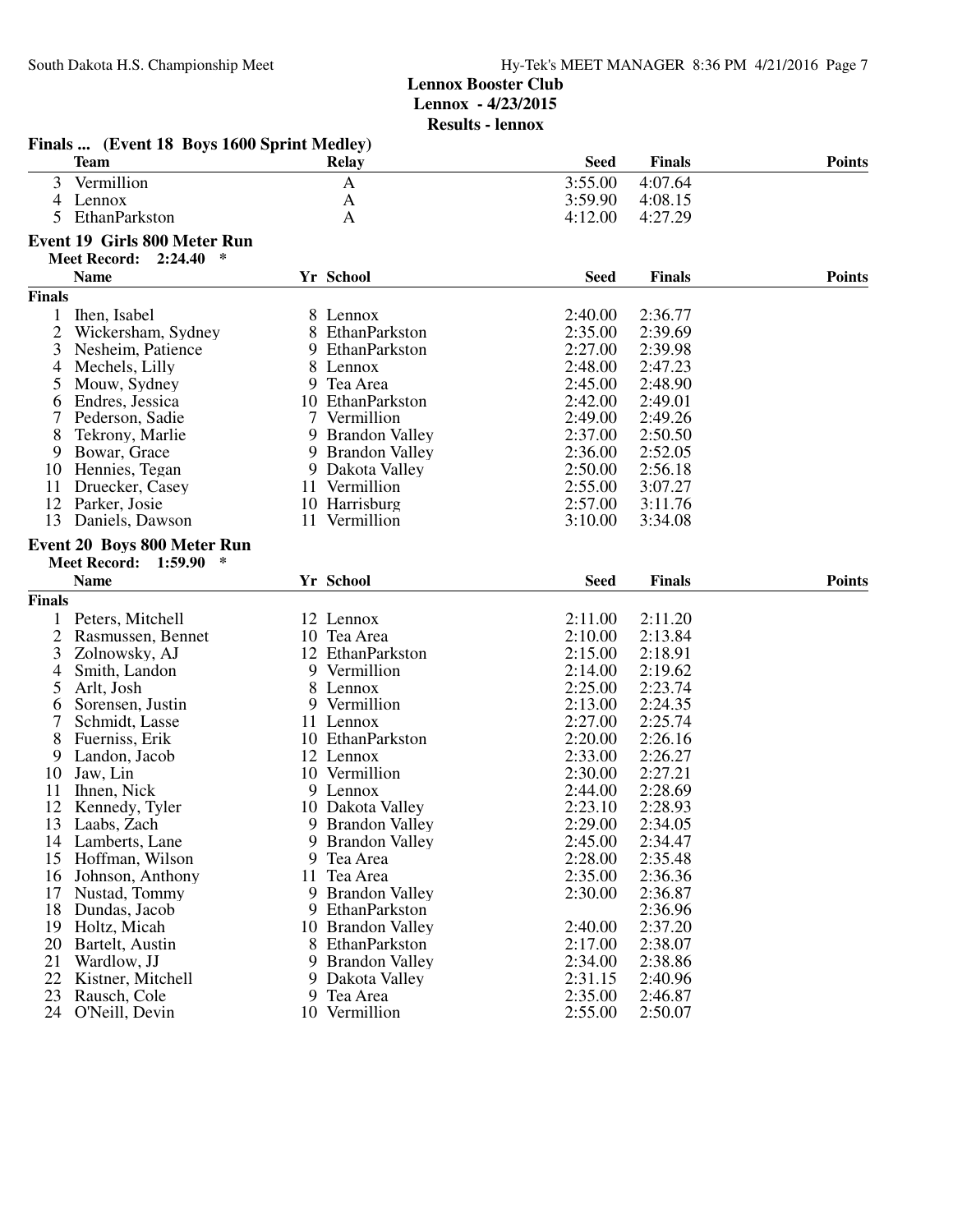|                | Finals  (Event 20 Boys 800 Meter Run)          |                   |             |               |                                                               |               |
|----------------|------------------------------------------------|-------------------|-------------|---------------|---------------------------------------------------------------|---------------|
|                | <b>Name</b>                                    | Yr School         | <b>Seed</b> | <b>Finals</b> |                                                               | <b>Points</b> |
| 25             | Ortmeier, Dylan                                | 9 Tea Area        | 2:55.00     | 3:03.57       |                                                               |               |
|                | 26 Hornstra, Brett                             | 9 Tea Area        | 2:55.00     | 3:20.72       |                                                               |               |
|                |                                                |                   |             |               |                                                               |               |
|                | <b>Event 21 Girls 200 Meter Run</b><br>25.90 * |                   |             |               |                                                               |               |
|                | <b>Meet Record:</b>                            |                   |             |               |                                                               |               |
|                | <b>Name</b>                                    | Yr School         | <b>Seed</b> | <b>Finals</b> | H#                                                            | <b>Points</b> |
| <b>Finals</b>  |                                                |                   |             |               |                                                               |               |
| $\mathbf{1}$   | Schnabel, Kailee                               | 10 EthanParkston  | 27.60       | 27.84         | $\mathbf 1$                                                   |               |
| $\overline{2}$ | Strasser, Abbie                                | 11 Lennox         | 27.00       | 28.10         | $\mathbf{1}$                                                  |               |
| 3              | Schulz, Ashley                                 | 11 Vermillion     | 28.70       | 28.41         | $\mathbf{2}$                                                  |               |
| 4              | Hawkins, Rachel                                | 11 EthanParkston  | 28.00       | 28.42         | 1                                                             |               |
| 5              | Johnson, Claire                                | 12 Dakota Valley  | 23.70       | 28.68         | $\mathbf{1}% \in\mathbb{Z}_{\geq0}\left[ \mathbf{1}% \right]$ |               |
| 6              | Nesheim, Patience                              | 9 EthanParkston   | 27.90       | 28.91         | $\mathbf{1}$                                                  |               |
| 7              | Kost, Katie                                    | 12 Vermillion     | 28.90       | 29.16         | $\overline{c}$                                                |               |
| 8              | DeJager, Hannah                                | 9 Brandon Valley  | 28.10       | 29.39         | 1                                                             |               |
| 9              | Rasmussen, Anna                                | 11 Dakota Valley  | 23.55       | 29.95         | 1                                                             |               |
| 10             | Taylor, Sam                                    | 9 Brandon Valley  | 32.50       | 30.11         | $\overline{4}$                                                |               |
| 11             | Koble, MaKenna                                 | 11 Vermillion     | 29.00       | 30.20         |                                                               |               |
| 12             | Vlastuin, Maddie                               | 8 Lennox          | 30.20       | 30.57         |                                                               |               |
| 13             | Bosse, Aurora                                  | 10 EthanParkston  | 30.00       | 30.83         |                                                               |               |
| 14             | Timmerman, Amanda                              | 10 Lennox         | 30.70       | 31.14         |                                                               |               |
| 15             | Hackemer, Anna                                 | 12 Vermillion     | 29.00       | 31.22         |                                                               |               |
| 16             | McCollam-Larson, Moira                         | 12 Brandon Valley | 33.90       | 31.65         |                                                               |               |
| 17             | Weber, Taylor                                  | 10 Vermillion     | 29.90       | 31.82         | 233324234                                                     |               |
| 18             | Gabel, Morgan                                  | 9 Harrisburg      | 30.20       | 32.04         |                                                               |               |
| 19             | Wiese, Grace                                   | 9 Dakota Valley   | 34.25       | 34.17         |                                                               |               |
| 20             | Mendoza, Amber                                 | 9 Brandon Valley  | 32.00       | 36.95         | 3                                                             |               |
|                | <b>Event 22 Boys 200 Meter Dash</b>            |                   |             |               |                                                               |               |
|                | <b>Meet Record:</b><br>$\ast$<br>22.00         |                   |             |               |                                                               |               |
|                | <b>Name</b>                                    | Yr School         | <b>Seed</b> | <b>Finals</b> | H#                                                            | <b>Points</b> |
| <b>Finals</b>  |                                                |                   |             |               |                                                               |               |
| 1              | Toenah, Max                                    | 11 Tea Area       | 23.50       | 23.82         | $\mathbf{1}$                                                  |               |
| $\overline{2}$ | Janish, Tulsa                                  | 10 EthanParkston  | 23.90       | 24.16         | $\mathbf{1}$                                                  |               |
| 3              | Heien, Adam                                    | 12 Tea Area       | 24.30       | 24.66         | 1                                                             |               |
| 4              | Schroeder, Bryce                               | 11 Dakota Valley  | 25.30       | 25.05         | 3                                                             |               |
| 5              | Plastow, Abiah                                 | 10 EthanParkston  | 23.90       | 25.14         | 1                                                             |               |
| 6              | Newton, Levi                                   | EthanParkston     | 24.50       | 25.21         | $\mathbf{1}% \in\mathbb{Z}_{\geq0}\left[ \mathbf{1}% \right]$ |               |
| 7              | Courbat, Kohl                                  | 11 Tea Area       | 25.30       | 25.42         | $\overline{2}$                                                |               |
| 8              | Svendsen, Nick                                 | 11 Vermillion     | 25.50       | 25.59         | 3                                                             |               |
| 9              | Barley, Tailey                                 | 12 Tea Area       | 25.30       | 25.78         |                                                               |               |
| 10             | Bartmann, Cameron                              | 10 Lennox         | 25.70       | 25.92         |                                                               |               |
| 11             | Quamen, Joshua                                 | 10 Tea Area       | 26.50       | 25.94         |                                                               |               |
| 12             | Gillespie, Kevin                               | 10 Brandon Valley | 25.30       | 26.26         |                                                               |               |
| 13             | Hohn, Justin                                   | 9 Tea Area        | 26.00       | 26.37         | 33424324                                                      |               |
| 14             | Barr, Logan                                    | 11 Lennox         | 25.30       | 26.47         |                                                               |               |
| 15             | Wojciechowski, Reilly                          | 11 Brandon Valley | 25.20       | 26.64         |                                                               |               |
| 16             | Ochsner, Nathan                                | 9 Tea Area        | 26.00       | 26.77         |                                                               |               |
| 17             | Schenk, Karl                                   | 11 Dakota Valley  | 26.70       | 27.00         | 4                                                             |               |
| 18             | Metcalf, Caleb                                 | 8 Lennox          | 27.00       | 27.04         | 5                                                             |               |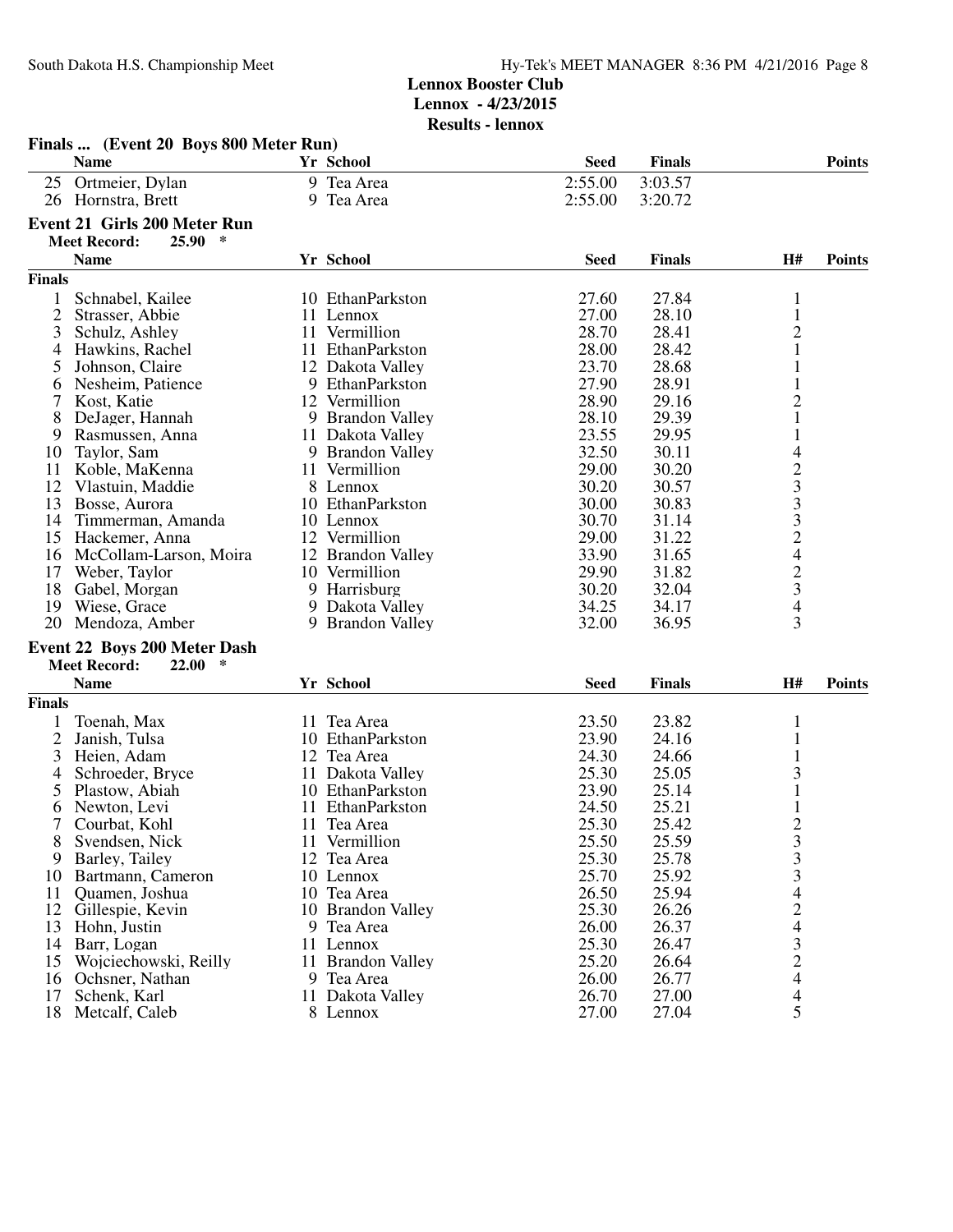|                | Finals  (Event 22 Boys 200 Meter Dash)                                        |                  |             |                   |                                            |               |
|----------------|-------------------------------------------------------------------------------|------------------|-------------|-------------------|--------------------------------------------|---------------|
|                | <b>Name</b>                                                                   | Yr School        | <b>Seed</b> | <b>Finals</b>     | H#                                         | <b>Points</b> |
| 19             | VanTol, Wyatt                                                                 | 9 Tea Area       | 27.00       | 27.08             | 5                                          |               |
| 20             | Wragge, Isaac                                                                 | 9 Dakota Valley  | 27.07       | 27.47             | 5                                          |               |
| 21             | VanHouten, Josh                                                               | 10 Lennox        | 27.60       | 27.49             | 6                                          |               |
| 22             | Wagner, Holden                                                                | 9 Lennox         | 27.80       | 27.83             | 6                                          |               |
| 23             | Erickson, Adam                                                                | 9 Harrisburg     | 26.90       | 27.84             | 4                                          |               |
|                | 24 Frerichs, Reed                                                             | 11 Tea Area      | 28.00       | 27.93             | 6                                          |               |
|                | 25 Herrera, Damian                                                            | 9 Dakota Valley  | 28.00       | 28.31             | 6                                          |               |
|                | 26 Williams, Ray                                                              | 9 Lennox         | 28.40       | 28.93             | 6                                          |               |
|                | 27 Wagner, Bradley Richard                                                    | 9 Dakota Valley  | 29.21       | 29.15             | 7                                          |               |
|                | 28 Crow, Thomas                                                               | 9 Brandon Valley | 25.50       | 29.35             |                                            |               |
| 29             | Ljunggren, Troy                                                               | 9 Tea Area       | 27.00       | 29.51             | $\begin{array}{c} 3 \\ 5 \\ 5 \end{array}$ |               |
| 30             | Proel, Mason                                                                  | 9 Harrisburg     | 27.20       | 31.91             |                                            |               |
| 31             | Rausch, Jordan                                                                | 12 Tea Area      | 31.00       | 32.49             | 7                                          |               |
|                | Event 23 Girls 3200 Meter Run                                                 |                  |             |                   |                                            |               |
|                | Meet Record: 11:32.40 *                                                       |                  |             |                   |                                            |               |
|                | <b>Name</b>                                                                   | Yr School        | <b>Seed</b> | <b>Finals</b>     |                                            | <b>Points</b> |
| <b>Finals</b>  |                                                                               |                  |             |                   |                                            |               |
| 1              | Schulz, Marisa                                                                | 11 Dakota Valley | 12:15.00    | 12:05.26          |                                            |               |
| 2              | Cramer, Megan                                                                 | 11 Lennox        | 13:03.00    | 13:14.53          |                                            |               |
| 3              | Schroeder, Mariah                                                             | 10 Tea Area      | 14:00.00    | 14:16.12          |                                            |               |
| $\overline{4}$ | Hohn, Callie                                                                  | 9 EthanParkston  | 14:00.00    | 14:21.68          |                                            |               |
| 5              | Sandwell, Eryn                                                                | 10 Dakota Valley | 14:12.00    | 14:29.32          |                                            |               |
| 6              | Pruss, Ashley                                                                 | 9 Tea Area       | 14:00.00    | 15:04.01          |                                            |               |
| 7              | Loewe, Madeline                                                               | 8 Lennox         | 14:10.00    | 15:05.30          |                                            |               |
| 8              | Oberembt, Katherine                                                           | 9 EthanParkston  | 14:08.00    | 15:45.29          |                                            |               |
|                | <b>Event 24 Boys 3200 Meter Run</b>                                           |                  |             |                   |                                            |               |
|                | Meet Record: 9:39.50 *                                                        |                  |             |                   |                                            |               |
|                | <b>Name</b>                                                                   | Yr School        | <b>Seed</b> | <b>Finals</b>     |                                            | <b>Points</b> |
| <b>Finals</b>  |                                                                               |                  |             |                   |                                            |               |
| 1              | Wulf, Camden                                                                  | 9 Lennox         | 10:41.00    | 10:35.01          |                                            |               |
| $\overline{2}$ | Benning, Cooper                                                               | 9 Lennox         | 11:00.00    | 11:00.87          |                                            |               |
| 3              | Phelps, Braden                                                                | 12 Tea Area      | 11:15.00    | 11:08.16          |                                            |               |
| 4              | Murtha, Jonah                                                                 | 11 EthanParkston | 11:03.00    | 11:16.05          |                                            |               |
| 5              | Green, Jon                                                                    | 11 Dakota Valley | 11:27.00    | 11:21.80          |                                            |               |
| 6              | Dundas, Jacob                                                                 | 9 EthanParkston  | 12:50.00    | 11:28.64          |                                            |               |
|                | Messersmith, Jarod                                                            | 10 Dakota Valley | 12:54.02    | 11:33.21          |                                            |               |
| 8              | Heins, Peyton                                                                 | 10 Tea Area      | 12:00.00    | 12:00.97          |                                            |               |
|                | 9 Colins, Clayton                                                             | 7 EthanParkston  |             | 11:50.00 12:02.67 |                                            |               |
|                |                                                                               |                  |             |                   |                                            |               |
|                | <b>Event 25 Girls 4x400 Meter Relay</b><br><b>Meet Record:</b><br>$4:05.50$ * |                  |             |                   |                                            |               |
|                | <b>Team</b>                                                                   | <b>Relay</b>     | <b>Seed</b> | <b>Finals</b>     |                                            | <b>Points</b> |
| <b>Finals</b>  |                                                                               |                  |             |                   |                                            |               |
| 1              | Tea Area                                                                      |                  | 4:30.00     | 4:33.62           |                                            |               |
| $\overline{2}$ | Vermillion                                                                    | A<br>A           | 4:45.00     | 4:52.07           |                                            |               |
|                |                                                                               |                  |             |                   |                                            |               |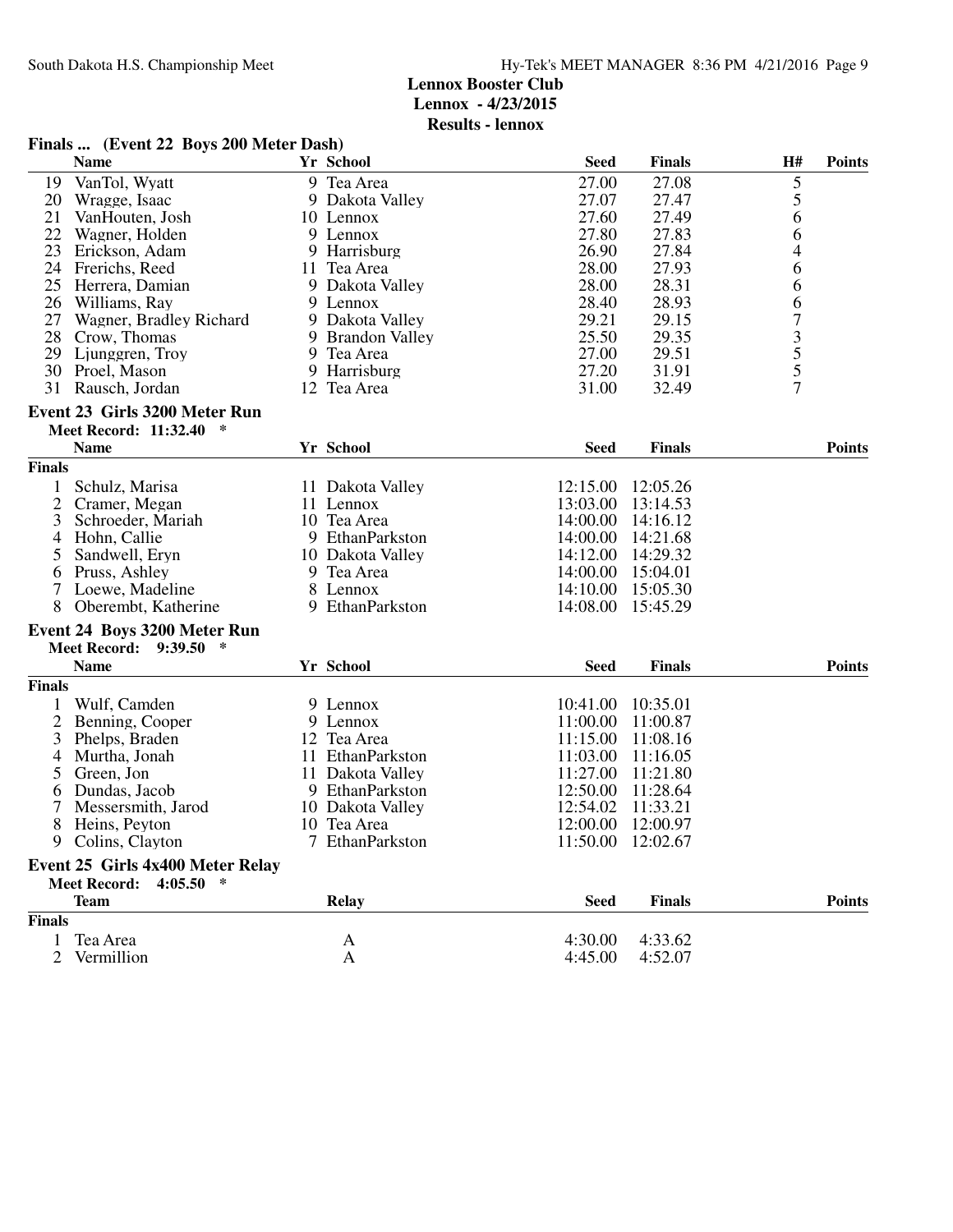**Results - lennox**

#### **Event 26 Boys 4x400 Meter Relay**

|                | <b>Meet Record:</b><br>$\ast$<br>3:29.00 |                   |             |               |                |
|----------------|------------------------------------------|-------------------|-------------|---------------|----------------|
|                | <b>Team</b>                              | <b>Relay</b>      | <b>Seed</b> | <b>Finals</b> | <b>Points</b>  |
| <b>Finals</b>  |                                          |                   |             |               |                |
| $\mathbf{1}$   | Lennox                                   | A                 | 3:39.40     | 3:38.91       |                |
| $\overline{2}$ | Vermillion                               | A                 | 3:39.80     | 3:43.04       |                |
| 3              | Tea Area                                 | A                 | 4:00.00     | 4:04.27       |                |
|                |                                          |                   |             |               |                |
|                | <b>Event 27 Girls High Jump</b>          |                   |             |               |                |
|                | <b>Meet Record:</b><br>$5-0.5$ *         |                   |             |               |                |
|                | <b>Name</b>                              | Yr School         | <b>Seed</b> | <b>Finals</b> | <b>Points</b>  |
| <b>Finals</b>  |                                          |                   |             |               |                |
| 1              | Vlastuin, Maddie                         | 8 Lennox          | 4-07.00     | 4-09.00       |                |
| $\mathfrak{2}$ | Graber, Trinity                          | 9 Brandon Valley  | 4-04.00     | 4-05.00       |                |
| 2              | Tchetter, Jada                           | 10 Brandon Valley | 4-03.00     | 4-05.00       |                |
| $\overline{c}$ | DeWaal, Daniella                         | 11 Dakota Valley  | 4-06.00     | 4-05.00       |                |
| 5              | Bailey, Kassidi                          | 9 Brandon Valley  | 4-04.00     | J4-05.00      |                |
| 6              | Grove, Gracie                            | 9 Tea Area        | 4-07.00     | J4-05.00      |                |
|                | Bertram, Addison                         | 8 EthanParkston   | $4 - 00.00$ | 4-01.00       |                |
| 7              | Moschell, Emily                          | 9 Brandon Valley  | $4 - 02.00$ | 4-01.00       |                |
| 7              | Christensen, Madison                     | 10 Tea Area       | 4-01.00     | 4-01.00       |                |
| ---            | Hohn, Callie                             | 9 EthanParkston   | 4-04.00     | <b>NH</b>     |                |
|                | Johnson, Alyssa                          | 10 Dakota Valley  | 5-00.00     | <b>NH</b>     |                |
|                | Jones, Holly                             | 10 Harrisburg     | 4-03.00     | <b>NH</b>     |                |
| ---            | Reinschmidt, Nikita                      | 10 Dakota Valley  | $4 - 11.00$ | <b>NH</b>     |                |
|                |                                          |                   |             |               |                |
|                | <b>Event 28 Boys High Jump</b>           |                   |             |               |                |
|                | <b>Meet Record:</b><br>$6-07$ *          |                   |             |               |                |
|                | <b>Name</b>                              | Yr School         | <b>Seed</b> | <b>Finals</b> | <b>Points</b>  |
| <b>Finals</b>  |                                          |                   |             |               |                |
| 1              | DeLange, Jake                            | 12 EthanParkston  | 6-04.00     | 5-07.00       |                |
| $\overline{2}$ | Metcalf, Caleb                           | 8 Lennox          | 5-05.00     | 5-03.00       |                |
| 3              | Leisinger, Zach                          | 9 Lennox          | 5-05.00     | J5-03.00      |                |
| 4              | Snyder, Adam                             | 9 Harrisburg      | 5-00.00     | J5-03.00      |                |
| 5              | Bartmann, Cameron                        | 10 Lennox         | 5-04.00     | 5-01.00       |                |
| 6              | Rasmassem, Ethan                         | 9 Brandon Valley  | 5-01.00     | 5-00.00       |                |
| 6              | Carson, Aiden                            | 9 Brandon Valley  | 5-00.00     | 5-00.00       |                |
| 6              | Murphy, Cale                             | 9 Harrisburg      | 5-00.00     | $5 - 00.00$   |                |
| 6              | Slaughter, Blair                         | 9 Harrisburg      | 5-00.00     | 5-00.00       |                |
| 6              | Snizhko, Ivan                            | 10 Harrisburg     | 5-02.00     | 5-00.00       |                |
| 6              | Cox, Trevor                              | 9 Tea Area        | 5-01.00     | 5-00.00       |                |
| ---            | Soltero, Antonio                         | 10 Brandon Valley | 5-05.00     | <b>NH</b>     |                |
|                |                                          |                   |             |               |                |
|                | <b>Event 29 Girls Long Jump</b>          |                   |             |               |                |
|                | <b>Meet Record: 17-04.75</b>             |                   |             |               |                |
|                | <b>Name</b>                              | Yr School         | <b>Seed</b> | <b>Finals</b> | <b>Points</b>  |
| <b>Finals</b>  |                                          |                   |             |               |                |
| 1              | Bohan, Sara                              | 12 Dakota Valley  | 16-07.00    | 16-09.00      | $\mathfrak{Z}$ |
| 2              | Strasser, Mahli                          | 12 Lennox         | 16-08.00    | 16-05.25      |                |
| 3              | Zajicek, Elsie                           | 11 Brandon Valley | 16-00.00    | 16-02.00      | $\frac{3}{3}$  |
| 4              | Wevik, Mikayla                           | 10 Tea Area       | 16-02.00    | 16-00.00      | 3              |
| 5              | Mouw, Sydney                             | 9 Tea Area        | 14-03.00    | 15-01.00      | 3              |
|                |                                          |                   |             |               |                |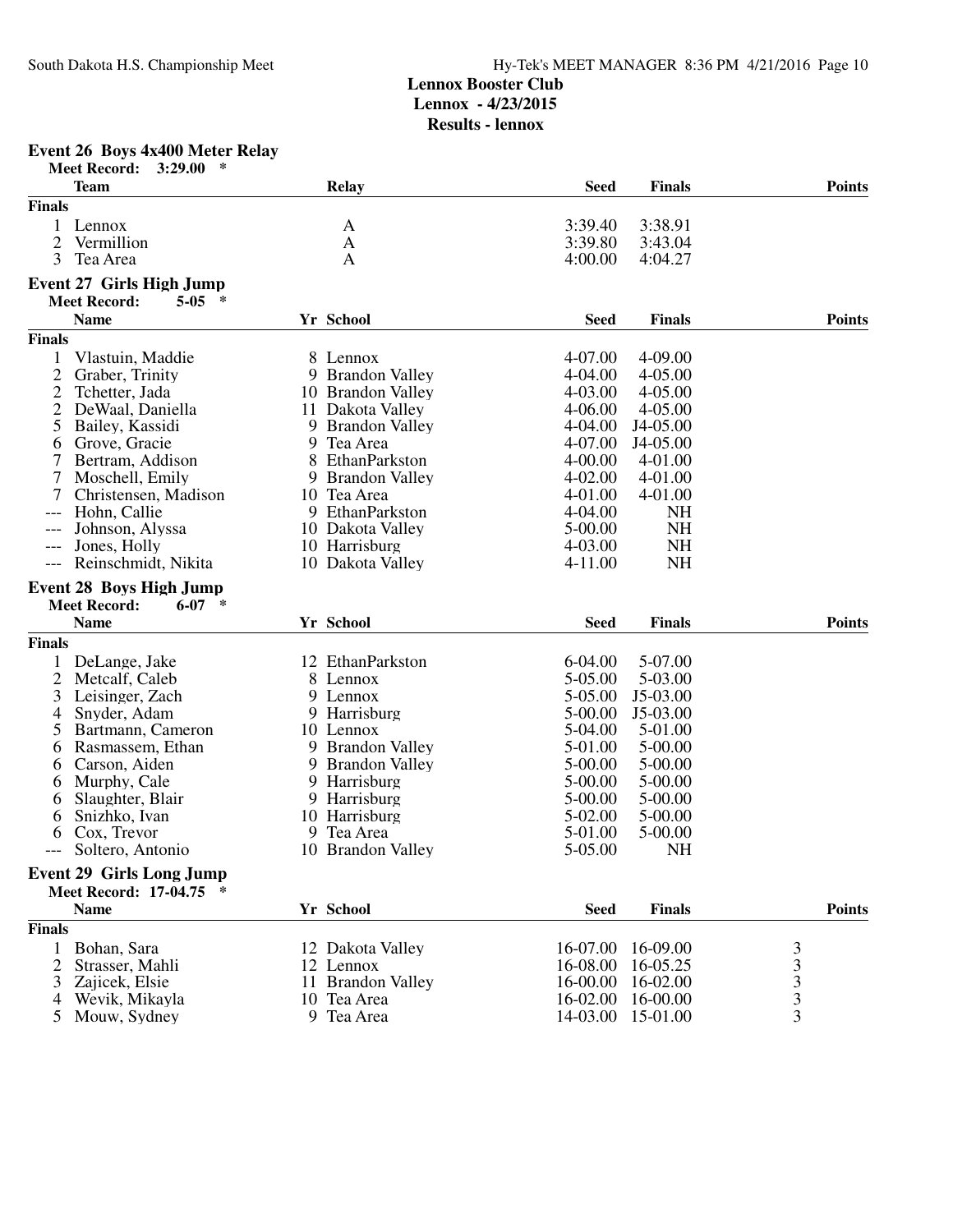**Finals ... (Event 29 Girls Long Jump)**

|                          | <b>Name</b>                                             |   | Yr School                        | <b>Seed</b>          | <b>Finals</b>   | <b>Points</b>                              |
|--------------------------|---------------------------------------------------------|---|----------------------------------|----------------------|-----------------|--------------------------------------------|
| 6                        | Perkins, Callie                                         | 9 | EthanParkston                    | 13-10.00             | 14-03.75        | $\overline{2}$                             |
| 7                        | Peters, Riley                                           |   | 9 Lennox                         | 14-00.00             | 14-03.00        | $\overline{c}$                             |
| 8                        | Steffen, Natalie                                        |   | 9 Dakota Valley                  | 12-06.00             | 13-03.00        | $\mathbf{1}$                               |
| 8                        | Weber, Taylor                                           |   | 10 Vermillion                    | 14-05.00             | 13-03.00        |                                            |
| 10                       | Okine, Rachel                                           |   | 10 Dakota Valley                 | 13-06.00             | 13-02.50        |                                            |
| 11                       | Bern, Lauren                                            |   | 10 Vermillion                    | 13-05.00             | 13-02.00        |                                            |
| 12                       | Endres, Jessica                                         |   | 10 EthanParkston                 | 14-04.00             | 13-01.75        |                                            |
| 13                       | Titze, Bryn                                             |   | 9 Harrisburg                     | 13-06.00             | 13-00.50        |                                            |
| 14                       | Tchetter, Jada                                          |   | 10 Brandon Valley                | 14-02.00             | 12-09.25        | $3223$<br>$323$                            |
| 14                       | Bialas, Jenna                                           |   | 10 EthanParkston                 | 13-06.00             | 12-09.25        | $\overline{2}$                             |
|                          | 16 Martinez, Madisen                                    |   | 10 Vermillion                    |                      | 12-09.00        | 1                                          |
| 17                       | Minnaert, Brittley                                      |   | 9 Tea Area                       | 12-09.00             | 12-02.75        | 1                                          |
| 18                       | Venhuizen, Alyssa                                       |   | 9 Tea Area                       | 12-05.00             | 12-00.50        | 1                                          |
| 19                       | Bailey, Kassidi                                         |   | 9 Brandon Valley                 | 13-00.00             | 11-11.00        | 1                                          |
|                          | 20 Graber, Trinity                                      |   | 9 Brandon Valley                 | 13-00.00             | 11-01.50        | 1                                          |
| 21                       | Halverson, Morgan                                       |   | 10 Vermillion                    | 12-00.00             | $1-03.00$       | 1                                          |
| $\overline{\phantom{a}}$ | Nord, Kenzie                                            |   | 9 Harrisburg                     | 12-08.00             | ND              | $\mathbf{1}$                               |
|                          | Johnson, Majesta                                        |   | 9 Harrisburg                     | 13-07.00             | <b>ND</b>       | $\overline{2}$                             |
| $---$                    | Bosse, Aurora                                           |   | 10 EthanParkston                 | 12-03.00             | <b>ND</b>       | $\mathbf{1}$                               |
| $---$                    | Breck, Hattie                                           |   | 8 Lennox                         | 13-07.00             | <b>ND</b>       | $\overline{2}$                             |
|                          | <b>Event 30 Boys Long Jump</b><br>Meet Record: 22-02.25 |   |                                  |                      |                 |                                            |
|                          |                                                         |   |                                  |                      |                 |                                            |
|                          | <b>Name</b>                                             |   | Yr School                        | <b>Seed</b>          | <b>Finals</b>   | <b>Points</b>                              |
| <b>Finals</b>            |                                                         |   |                                  |                      |                 |                                            |
| $\mathbf{1}$             | Breck, Holdyn                                           |   | 10 Lennox                        | 21-02.00             | 20-08.75        |                                            |
| $\overline{2}$           | Toenah, Max                                             |   | 11 Tea Area                      | 21-01.00             | 20-03.25        |                                            |
| 3                        | DeLange, Jake                                           |   | 12 EthanParkston                 | 20-04.00             | 20-02.75        | $\frac{2}{2}$                              |
| 4                        | Oldenkamp, John                                         |   | 12 Lennox                        | 20-02.00             | 19-06.50        | $\overline{2}$                             |
| 5                        | Ludens, Bailey                                          |   | 12 Lennox                        |                      | 19-05.50        | $\mathbf{1}$                               |
| 6                        | Storm, Derek                                            |   | 10 EthanParkston                 | 17-11.00             | 19-01.00        | $\mathbf 1$                                |
| 7                        | Leisinger, Tyler                                        |   | 12 Lennox                        | 18-07.00             | 18-06.25        |                                            |
| 8                        | Ohl, Travis                                             |   | 10 Dakota Valley                 | 18-03.00             | 18-06.00        |                                            |
| 8                        | Freidel, Noah                                           |   | 9 Tea Area                       | 20-00.50             | 18-06.00        |                                            |
| 10                       | Pratt, Rylan                                            |   | 10 Vermillion                    | 19-00.00             | 17-09.00        | $\begin{array}{c} 2 \\ 2 \\ 2 \end{array}$ |
| 11                       | Leisinger, Zach                                         |   | 9 Lennox                         | 17-06.00             | 17-04.50        | $\mathbf{1}$                               |
| 12                       | Gaiani, Eli                                             | 9 | Dakota Valley                    | 17-03.00             | 16-08.50        | 1                                          |
| 13                       | Snyder, Adam                                            |   | 9 Harrisburg                     | 16-03.00             | 16-07.00        | 1                                          |
| 14                       | Williams, Ray                                           |   | 9 Lennox                         | 17-04.00             | 16-06.50        | 1                                          |
| 15                       | Slaughter, Blair                                        |   | 9 Harrisburg                     | 16-06.00             | 16-05.00        |                                            |
| 16                       | Rasmassem, Ethan                                        |   | 9 Brandon Valley                 | 17-08.00             | 16-01.00        | 1                                          |
| 17                       | Quamen, Joshua                                          |   | 10 Tea Area                      | 18-00.00             | 16-00.50        |                                            |
| 18                       | Murphy, Cale                                            |   | 9 Harrisburg                     | 16-02.00             | 15-00.00        | 1                                          |
| 19                       | Wragge, Isaac                                           |   | 9 Dakota Valley                  | 16-06.75             | 13-10.50        | $\mathbf{1}$                               |
| $\overline{a}$           | Conrad, Payton<br>Soltero, Antonio                      |   | 11 Tea Area<br>10 Brandon Valley | 21-05.25<br>18-04.00 | ND<br><b>ND</b> | $\overline{c}$<br>$\overline{2}$           |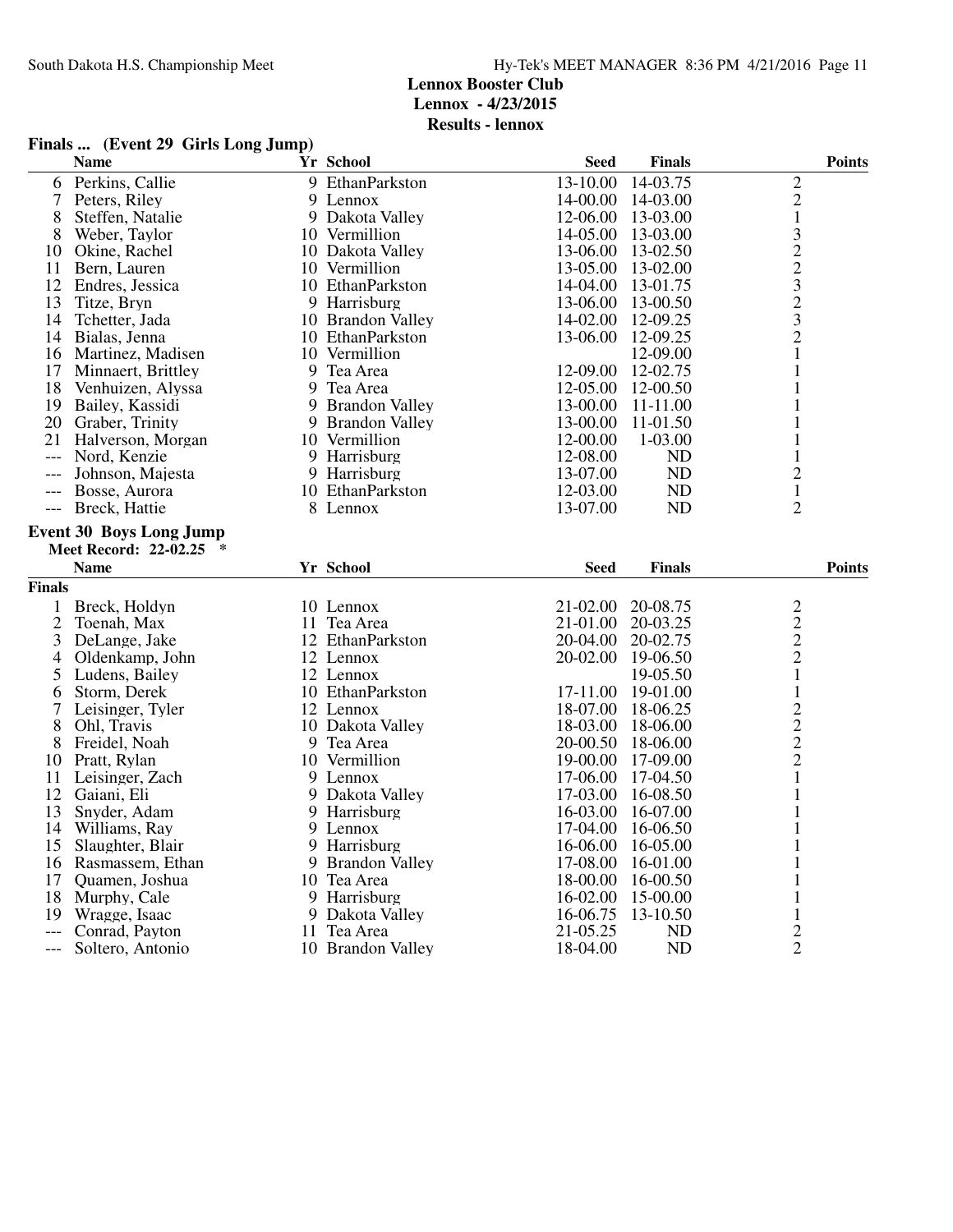### **Event 31 Girls Triple Jump**

| Meet Record: 36-06.75 * |  |  |
|-------------------------|--|--|
|-------------------------|--|--|

|                     | <b>Name</b>                       |   | Yr School         | <b>Seed</b> | <b>Finals</b>  | <b>Points</b>                                   |
|---------------------|-----------------------------------|---|-------------------|-------------|----------------|-------------------------------------------------|
| <b>Finals</b>       |                                   |   |                   |             |                |                                                 |
| 1                   | Rasmussen, Anna                   |   | 11 Dakota Valley  | 34-01.00    | 35-05.00       |                                                 |
| $\overline{2}$      | Strasser, Mahli                   |   | 12 Lennox         | 33-03.00    | 32-10.75       | $\frac{2}{2}$                                   |
| 3                   | Hawkins, Rachel                   |   | 11 EthanParkston  | 30-11.00    | 31-10.25       |                                                 |
| 4                   | White, Megan                      |   | 10 Harrisburg     | 29-08.00    | 31-04.75       | $\mathbf 1$                                     |
| 5                   | Endres, Jessica                   |   | 10 EthanParkston  | 30-02.00    | 30-10.75       |                                                 |
| 6                   | Swick, Jade                       |   | 9 Dakota Valley   | 29-09.00    | 30-08.00       | $\frac{2}{2}$                                   |
| 7                   | Martinez, Madisen                 |   | 10 Vermillion     |             | 29-01.25       | $\mathbf{1}$                                    |
| 8                   | Tchetter, Jada                    |   | 10 Brandon Valley | 29-02.00    | 27-09.50       | 1                                               |
| 9                   | Weber, Taylor                     |   | 10 Vermillion     |             | 27-09.25       | 1                                               |
|                     |                                   |   | 10 EthanParkston  | 28-04.00    | 27-09.25       |                                                 |
| 9                   | Bialas, Jenna                     |   |                   |             |                | 1                                               |
| 11                  | Meyers, Leah                      |   | 9 Dakota Valley   | 29-01.00    | 27-08.00       | $\mathbf{1}$                                    |
| 12                  | Perkins, Callie                   |   | 9 EthanParkston   | 27-07.00    | 27-01.75       | $\mathbf{1}$                                    |
| 13                  | Bailey, Kassidi                   |   | 9 Brandon Valley  | 27-09.00    | 27-00.00       | $\mathbf{1}$                                    |
| 14                  | Bern, Lauren                      |   | 10 Vermillion     | 28-00.00    | 26-08.00       | $\mathbf{1}$                                    |
| $---$               | Zajicek, Elsie                    |   | 11 Brandon Valley | 34-06.00    | ND             | $\overline{c}$                                  |
| ---                 | Jones, Holly                      |   | 10 Harrisburg     | 31-00.00    | <b>ND</b>      | $\overline{c}$                                  |
| ---                 | Graber, Trinity                   |   | 9 Brandon Valley  | 25-00.00    | <b>ND</b>      | $\mathbf{1}$                                    |
|                     | <b>Event 32 Boys Triple Jump</b>  |   |                   |             |                |                                                 |
|                     | <b>Meet Record:</b><br>44-06<br>∗ |   |                   |             |                |                                                 |
|                     | <b>Name</b>                       |   | Yr School         | <b>Seed</b> | <b>Finals</b>  | <b>Points</b>                                   |
|                     |                                   |   |                   |             |                |                                                 |
| <b>Finals</b>       |                                   |   |                   |             |                |                                                 |
| 1                   | Storm, Derek                      |   | 10 EthanParkston  | 40-03.00    | 39-01.50       |                                                 |
| $\overline{2}$      | Plastow, Abiah                    |   | 10 EthanParkston  | 37-01.00    | 37-11.00       |                                                 |
| 3                   | Rasmassem, Ethan                  |   | 9 Brandon Valley  | 38-09.00    | 36-00.75       |                                                 |
| 4                   | Wagner, Holden                    |   | 9 Lennox          | 33-05.00    | 33-08.00       |                                                 |
| 5                   | Pixler, Jayden                    |   | 9 Harrisburg      | 35-00.00    | 30-08.50       |                                                 |
| $---$               | Breck, Holdyn                     |   | 10 Lennox         | 41-09.00    | N <sub>D</sub> |                                                 |
| $---$               | Conrad, Payton                    |   | 11 Tea Area       | 42-01.00    | <b>ND</b>      |                                                 |
| $\qquad \qquad - -$ | Freidel, Noah                     |   | 9 Tea Area        | 39-00.00    | <b>ND</b>      |                                                 |
|                     | <b>Event 33 Girls Shot Put</b>    |   |                   |             |                |                                                 |
|                     | $\ast$                            |   |                   |             |                |                                                 |
|                     | <b>Meet Record:</b><br>40-00      |   |                   |             |                |                                                 |
|                     | <b>Name</b>                       |   | Yr School         | <b>Seed</b> | <b>Finals</b>  | <b>Points</b>                                   |
| <b>Finals</b>       |                                   |   |                   |             |                |                                                 |
|                     | Lammers, Meredith                 |   | 10 Dakota Valley  | 32-01.00    | 34-04.00       |                                                 |
| $\overline{c}$      | Gustafson, Karly                  |   | 9 EthanParkston   | 32-09.00    | 32-09.00       |                                                 |
| 3                   | Jensen, Kasey                     |   | 10 Vermillion     | 31-00.00    | 30-04.25       | $\begin{array}{c} 3 \\ 3 \\ 3 \\ 3 \end{array}$ |
| 4                   | Sweeney, Twila                    |   | 12 Vermillion     | 29-09.00    | 30-04.00       |                                                 |
| $\mathcal{L}$       | Morey, Carol                      |   | 9 Harrisburg      | 26-00.00    | 30-03.25       | 2                                               |
| 6                   | Fillipi, Leslie                   |   | 9 Lennox          | 30-11.00    | 29-01.75       |                                                 |
| 7                   | Lammers, Elizabeth                |   | 10 Dakota Valley  | 29-04.00    | 28-09.50       |                                                 |
| 8                   | Medicine Horn, Tyra               |   | 9 Tea Area        | 26-06.00    | 27-06.50       |                                                 |
| 9                   | Logan, Cameryn                    | 7 | EthanParkston     | 30-00.00    | 27-01.75       |                                                 |
| 10                  | Pottebaum, Sydnee                 |   | 10 Brandon Valley | 32-04.00    | 26-11.50       |                                                 |
| 11                  | Gilbertson, Maddie                |   | 10 Vermillion     | 27-00.00    | 26-02.75       |                                                 |
| 12                  | Josephson, Sami                   |   | 12 Tea Area       | 26-00.00    | 25-03.50       | $32233$<br>$3322$                               |
|                     |                                   |   |                   |             |                |                                                 |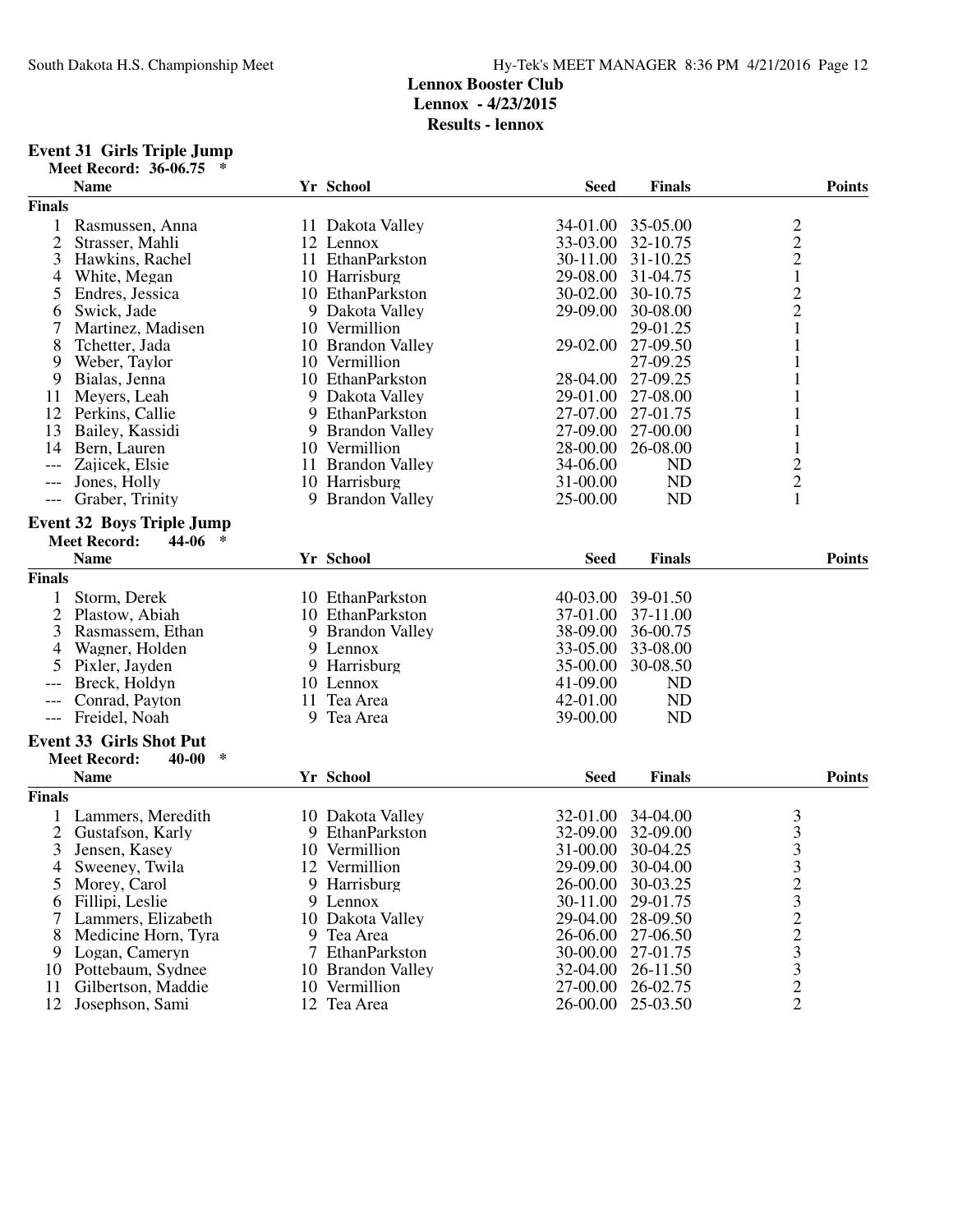**Finals ... (Event 33 Girls Shot Put)**

|               | <b>Name</b>                                                            | Yr School         | <b>Seed</b>       | <b>Finals</b>     | <b>Points</b>            |
|---------------|------------------------------------------------------------------------|-------------------|-------------------|-------------------|--------------------------|
| 13            | Elrod, Alexis                                                          | 9 Harrisburg      | 23-00.00          | 25-01.00          | 1                        |
| 14            | Hohn, Shawntel                                                         | 8 EthanParkston   | 30-00.00          | 24-07.00          | $\mathfrak{Z}$           |
| 15            | Power, Casey                                                           | 9 Dakota Valley   | 25-02.00          | 24-01.25          | $\overline{c}$           |
| 16            | Kirkpatrick, Heather                                                   | 11 Brandon Valley | 22-08.00          | 22-08.00          | 1                        |
| 17            | Bruns, Jenna                                                           | 9 Lennox          |                   | 21-08.00 22-00.50 |                          |
| 18            | Hanson, Cierra                                                         | 9 Brandon Valley  | 22-00.00          | 21-08.50          |                          |
| 19            | Runyon, Hanah                                                          | 9 Dakota Valley   | 20-03.00          | 20-08.50          |                          |
| 20            | King, Parker                                                           | 10 Lennox         | 22-00.00 19-01.25 |                   |                          |
| 21            | Roe, Colleen                                                           | 9 Brandon Valley  |                   | 20-06.00 17-08.50 |                          |
| 22            | Weber, Haylie                                                          | 11 Tea Area       | 15-02.00          | 15-10.25          | 1                        |
| 23            | Banworth, Kaitlyn                                                      | 10 Brandon Valley | 20-08.00          | 2-03.25           |                          |
| $---$         | Sandal, Kendra                                                         | 9 Lennox          | 27-01.00          | ND                | $\overline{\mathbf{c}}$  |
|               | Payne, Tyra                                                            | 10 Lennox         | 27-09.00          | ND                | $\overline{c}$           |
| $---$         | Steever, Elizabeth                                                     | 10 Lennox         | 27-10.00          | ND                | $\overline{2}$           |
|               |                                                                        |                   |                   |                   |                          |
|               | <b>Event 34 Boys Shot Put</b><br>∗<br><b>Meet Record:</b><br>$52 - 10$ |                   |                   |                   |                          |
|               | <b>Name</b>                                                            | Yr School         | <b>Seed</b>       | <b>Finals</b>     | <b>Points</b>            |
| <b>Finals</b> |                                                                        |                   |                   |                   |                          |
| $\mathbf{1}$  | Genant, Wes                                                            | 12 EthanParkston  | 47-06.00          | 48-08.00          |                          |
| 2             | Hinker, Jacob                                                          | 12 Lennox         | 44-10.00          | 44-07.50          | 6                        |
|               | McEntee, Collin                                                        |                   |                   |                   | 6                        |
| 3             |                                                                        | 12 Lennox         | 40-08.00          | 42-01.50          | 6                        |
| 4             | Oltmanns, Masen                                                        | 12 Lennox         | 43-04.00 41-03.75 |                   | 6                        |
| 5             | List, Chris                                                            | 11 Tea Area       | 40-00.00 40-09.25 |                   | 6                        |
| 6             | Woodraska, Michael                                                     | 10 Harrisburg     |                   | 33-05.00 40-05.25 | 5                        |
| 7             | Maka, Jeremiah                                                         | 11 Tea Area       | 41-00.00 39-10.00 |                   | $\frac{6}{5}$            |
| 8             | Lambert, Trevor                                                        | 12 Dakota Valley  |                   | 36-08.00 38-00.00 |                          |
| 9             | Keime, Noah                                                            | 10 Dakota Valley  | 35-02.00          | 37-00.00          | 5                        |
| 10            | Newton, Tyson                                                          | 10 Brandon Valley |                   | 38-00.00 35-03.50 | 6                        |
| 11            | Larson, Haven                                                          | 10 Harrisburg     |                   | 33-00.00 35-03.00 | $\overline{\mathcal{L}}$ |
| 12            | Metivier, Sam                                                          | 12 Lennox         |                   | 35-03.00 34-00.00 | 5                        |
| 13            | Kolbeck, Alex                                                          | 9 Brandon Valley  | 25-08.00 33-10.75 |                   | 6                        |
| 14            | Anderson, Max                                                          | 9 Harrisburg      | 29-00.00          | 33-00.00          |                          |
| 15            | Westergaard, Noah                                                      | 12 Vermillion     | 35-00.00          | 32-09.25          |                          |
| 16            | Comp, Sam                                                              | 11 EthanParkston  |                   | 31-00.00 32-08.25 | $\frac{2}{5}$ 3 4        |
| 17            | Kippes, Tanner                                                         | 10 Harrisburg     |                   | 32-00.00 32-07.25 |                          |
| 18            | Lardy, Dylan                                                           | 10 Tea Area       |                   | 33-07.00 32-02.50 |                          |
| 19            | Hoffman, Austen                                                        | 9 EthanParkston   |                   | 30-06.00 31-11.25 | $\frac{5}{3}$            |
| 20            | Wallenstein, Braedon                                                   | 11 Lennox         |                   | 31-11.00 31-10.00 |                          |
| 21            | Weinandt, Christian                                                    | 10 Dakota Valley  |                   | 31-02.00 31-09.00 | $\overline{3}$           |
| 22            | Vinson, Clay                                                           | 9 Lennox          |                   | 33-04.00 31-04.00 | 5                        |
| 23            | Vanderewaerdt, Titan                                                   | 9 Lennox          | 33-03.00          | 31-01.25          | $\overline{4}$           |
| 24            | Martin, Kaleb                                                          | 11 Dakota Valley  | 33-02.00          | 31-00.50          | $\overline{4}$           |
| 25            | Grode, Quinn                                                           | 9 Brandon Valley  | 33-00.00          | 30-03.00          |                          |
| 26            | Larson, Jake                                                           | 9 Harrisburg      | 28-00.00          | 29-06.50          |                          |
| 27            | Kuper, Kip                                                             | 10 Lennox         | 32-00.00          | 29-05.25          |                          |
| 28            | Hoffer, Noah                                                           | 9 Brandon Valley  | 32-01.00          | 28-03.50          | $4244$<br>$43$           |
| 29            | Larson, Isak                                                           | 10 Harrisburg     | 31-00.00          | 27-10.75          |                          |
| 30            | Clendening, Garrett                                                    | 9 EthanParkston   | 27-00.00          | 27-07.75          | $\overline{c}$           |
| 31            | Michels, Trystan                                                       | 10 Dakota Valley  | 32-04.00          | 27-07.00          | 4                        |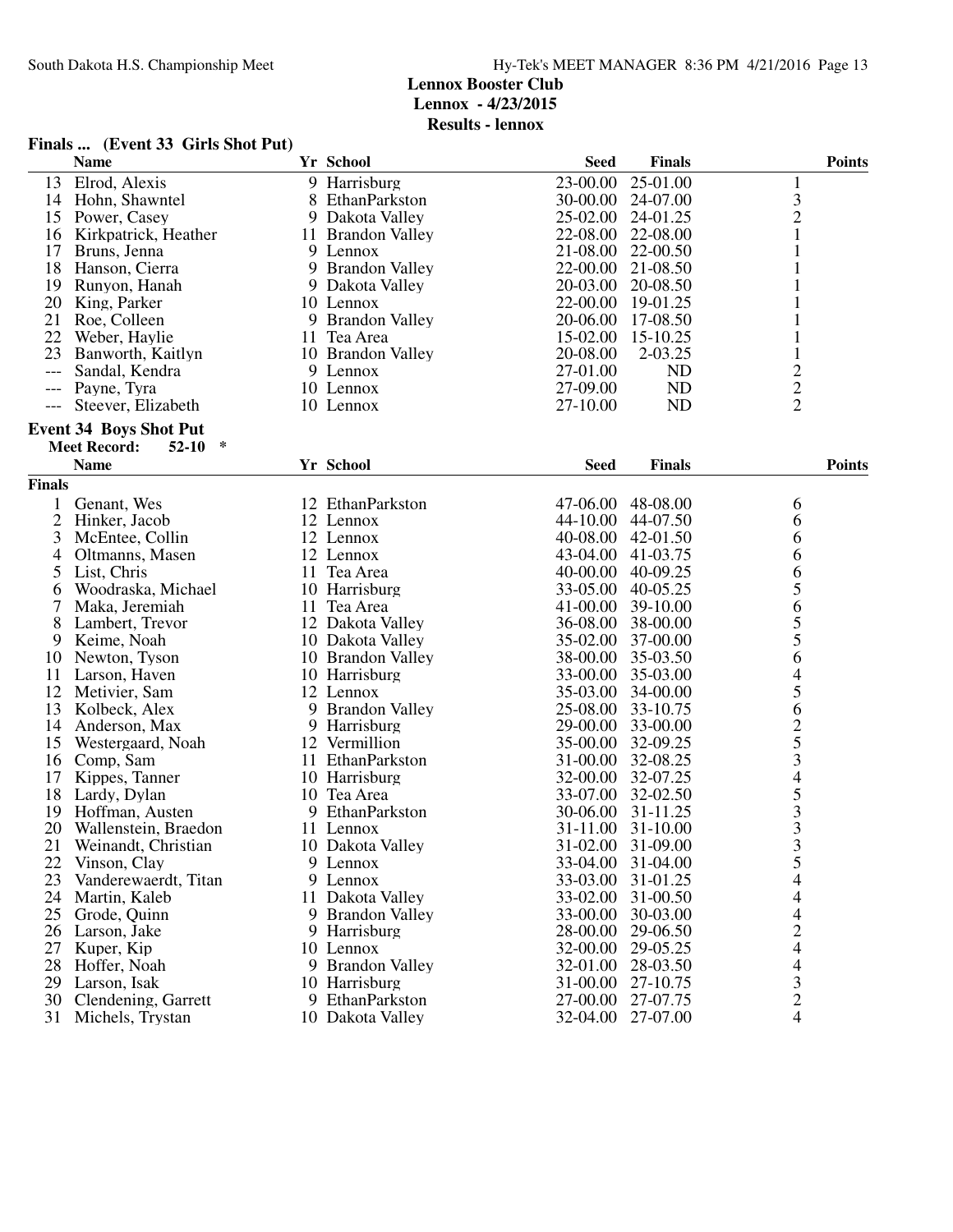**Results - lennox**

### **Finals ... (Event 34 Boys Shot Put)**

|                | <b>Name</b>                             |   | Yr School             | <b>Seed</b> | <b>Finals</b> | <b>Points</b>                                   |
|----------------|-----------------------------------------|---|-----------------------|-------------|---------------|-------------------------------------------------|
| 32             | Colton, Nick                            |   | 9 Tea Area            | 25-05.00    | 27-05.00      | 1                                               |
| 33             | Furman, Preston                         |   | 11 Tea Area           | 25-08.00    | 27-02.25      | $\mathbf{1}$                                    |
| 34             | Weber, Burke                            | 9 | <b>Brandon Valley</b> | 28-00.00    | 26-07.50      | $\overline{c}$                                  |
| 35             | St. John, Darius                        | 9 | Tea Area              | 24-00.00    | 26-03.00      | $\mathbf{1}$                                    |
| 36             | Hanselman, Boyd                         | 9 | EthanParkston         | 22-00.00    | 25-06.50      | 1                                               |
| 37             | Strampe, DJ                             |   | 9 Harrisburg          | 25-00.00    | 25-02.50      | 1                                               |
| 38             | Harvison, Jack                          |   | 9 Brandon Valley      | 30-05.00    | 24-10.75      | 3                                               |
| 39             | Grimmius, Austin                        |   | 11 Brandon Valley     | 20-05.00    | 23-02.50      | $\mathbf{1}$                                    |
| 40             | Valese, Aaron                           |   | 10 Tea Area           | 24-00.00    | 21-07.50      | $\mathbf{1}$                                    |
| $---$          | Berheim, Nolan                          |   | 11 Vermillion         | 28-09.00    | <b>ND</b>     |                                                 |
| ---            | Boyd, Daniel                            |   | 12 Dakota Valley      | 31-06.00    | <b>ND</b>     | $\begin{array}{c} 2 \\ 3 \\ 2 \\ 6 \end{array}$ |
|                | Gjertson, Connor                        |   | 10 Tea Area           | 28-00.00    | <b>ND</b>     |                                                 |
|                | Anderson, Brock                         |   | 9 Lennox              | 40-01.00    | <b>ND</b>     |                                                 |
|                | Brenholt, Alex                          |   | 10 Lennox             | 29-02.00    | <b>ND</b>     |                                                 |
| ---            | Stubbe, Addison                         |   | 10 Lennox             | 34-00.00    | <b>ND</b>     |                                                 |
|                | Wittrock, Charlie                       |   | 10 Lennox             | 26-07.00    | <b>ND</b>     | $\begin{array}{c} 3 \\ 5 \\ 2 \\ 1 \end{array}$ |
| ---            | Sweeney, John                           |   | 9 Vermillion          | 25-00.00    | <b>ND</b>     |                                                 |
| $---$          | Schroeder, Brock                        |   | 9 Lennox              | 27-03.00    | <b>ND</b>     | $\overline{2}$                                  |
|                |                                         |   |                       |             |               |                                                 |
|                | <b>Event 35 Girls Discus Throw</b>      |   |                       |             |               |                                                 |
|                | <b>Meet Record:</b><br>132-11<br>$\ast$ |   |                       |             |               |                                                 |
|                | <b>Name</b>                             |   | Yr School             | <b>Seed</b> | <b>Finals</b> | <b>Points</b>                                   |
| <b>Finals</b>  |                                         |   |                       |             |               |                                                 |
| 1              | Lammers, Meredith                       |   | 10 Dakota Valley      | 92-07       | 103-07        | 3                                               |
| $\mathfrak{2}$ | Jensen, Kasey                           |   | 10 Vermillion         | 96-03       | 94-04         | 333223322                                       |
| 3              | Lammers, Elizabeth                      |   | 10 Dakota Valley      | $91-10$     | 93-05         |                                                 |
| 4              | Gilbertson, Maddie                      |   | 10 Vermillion         | $93-10$     | 90-02         |                                                 |
| 5              | Medicine Horn, Tyra                     |   | 9 Tea Area            | $75-11$     | 88-01         |                                                 |
| 6              | Pottebaum, Sydnee                       |   | 10 Brandon Valley     | 78-07       | 78-05         |                                                 |
| 7              | Fillipi, Leslie                         |   | 9 Lennox              | 82-03       | 75-00         |                                                 |
| 8              | Hohn, Shawntel                          | 8 | EthanParkston         | 79-00       | 72-09         |                                                 |
| 9              | Gustafson, Karly                        |   | 9 EthanParkston       | 67-08       | $69-10$       |                                                 |
| 10             | Logan, Cameryn                          |   | 7 EthanParkston       | 79-00       | 68-07         |                                                 |
| 11             | Brodkorb, Shelby                        |   | 10 Harrisburg         | 64-00       | 67-07         | $\mathbf{1}$                                    |
| 12             | Sweeney, Twila                          |   | 12 Vermillion         | 75-00       | $65-10$       |                                                 |
| 13             | Voss, Makenzie                          |   | 9 Harrisburg          | 68-00       | 64-09         | $\frac{2}{2}$                                   |
| 14             | Elrod, Alexis                           |   | 9 Harrisburg          | 54-00       | 64-00         | $\mathbf{1}$                                    |
| 15             | Power, Casey                            |   | 9 Dakota Valley       | 84-03       | 63-05         | 3                                               |
| 16             | Kirkpatrick, Heather                    |   | 11 Brandon Valley     | 55-06       | $62 - 10$     | $\mathbf{1}$                                    |
| 17             | King, Parker                            |   | 10 Lennox             | 66-00       | 57-04         | 1                                               |
| 18             | Hanson, Cierra                          |   | 9 Brandon Valley      | 66-00       | 56-09         | $\overline{c}$                                  |
| 19             | Bruns, Jenna                            |   | 9 Lennox              |             | $52-10$       | $\mathbf{1}$                                    |
| 19             | Banworth, Kaitlyn                       |   | 10 Brandon Valley     | $40 - 08$   | $52-10$       | 1                                               |
| 21             | Josephson, Sami                         |   | 12 Tea Area           | 65-09       | $50-11$       |                                                 |
| 22             | Roe, Colleen                            |   | 9 Brandon Valley      | 56-00       | 49-07         |                                                 |
| 23             | Runyon, Hanah                           |   | 9 Dakota Valley       | 44-06       | $35 - 00$     | 1                                               |
| $---$          | Sandal, Kendra                          |   | 9 Lennox              | 58-10       | ND            | $\mathbf{1}$                                    |
| $---$          | Payne, Tyra                             |   | 10 Lennox             | 68-02       | ND            | $\sqrt{2}$                                      |
| $---$          | Steever, Elizabeth                      |   | 10 Lennox             | 85-00       | <b>ND</b>     | 3                                               |